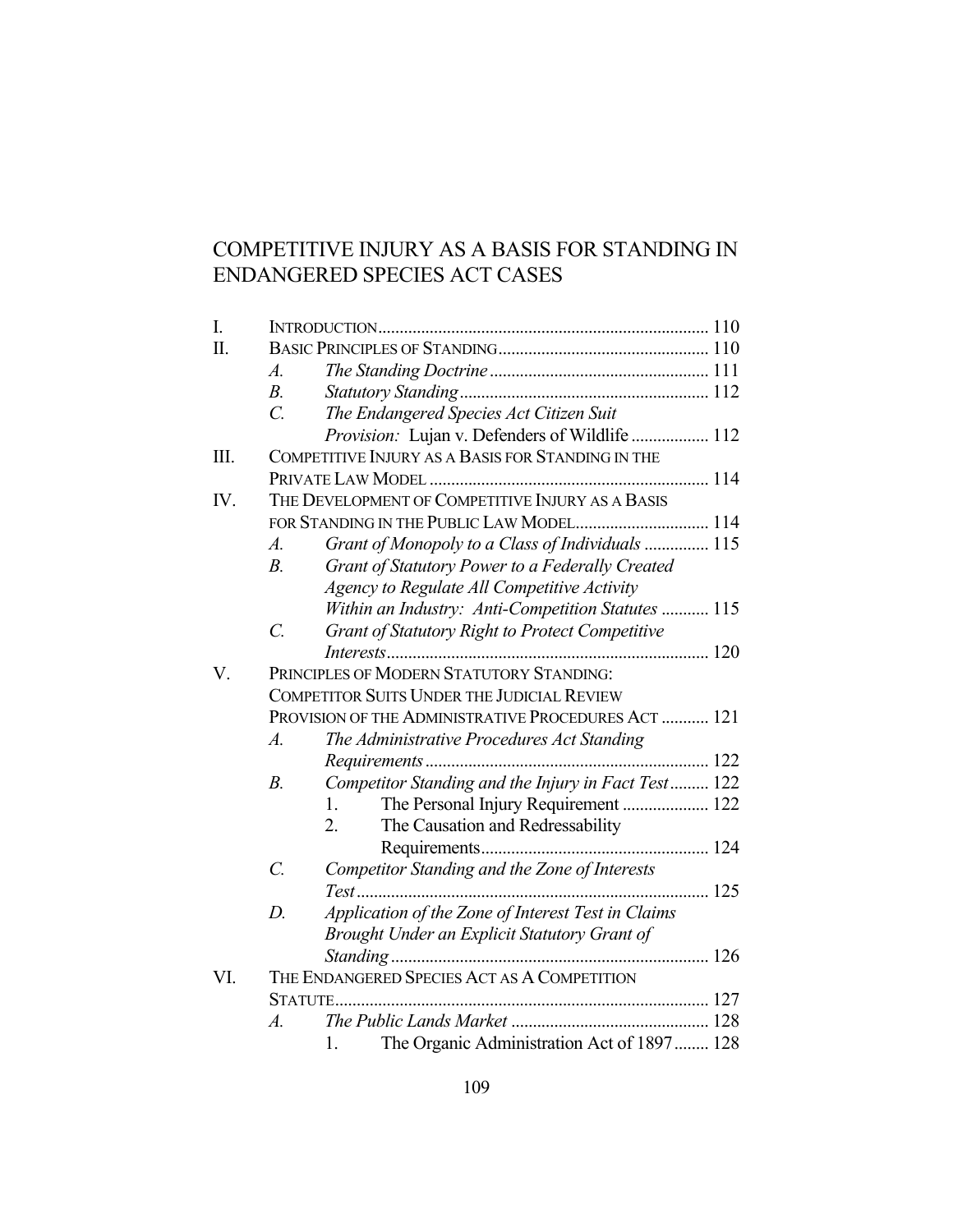|                                                   | 2. | The Multiple-Use Sustained-Yield Act of            |
|---------------------------------------------------|----|----------------------------------------------------|
|                                                   |    | 129                                                |
|                                                   | 3. | National Forest Management Act of 1976 130         |
| Regulation of Competition Within the Public<br>В. |    |                                                    |
|                                                   |    | Lands Market Under the Endangered Species Act  131 |
|                                                   | 1. | The Endangered Species Act of 1973 131             |
|                                                   | 2. | The Endangered Species Act                         |
|                                                   |    |                                                    |
|                                                   | 3. | The Endangered Species Act                         |
|                                                   |    |                                                    |
|                                                   |    |                                                    |
|                                                   |    |                                                    |

# I. INTRODUCTION

 In *Lujan v. Defenders of Wildlife*, the Supreme Court questioned the constitutionality of the "citizen suit" standing provision in the Endangered Species Act. In a concurring opinion, Justices Kennedy and Souter suggested that the provision was constitutionally infirm because Congress had neither identified the injury it sought to vindicate nor related that injury to the class of persons entitled to bring suit. The Justices' point is well taken. This Comment addresses their concerns. First, it suggests that the infirmity is cured when the Endangered Species Act is analyzed as a "competition statute" specifically designed to regulate competitive activity in the market for natural resources on public lands whenever endangered species are involved. Second, competitor standing analysis is then used to resolve one of the greatest dilemmas posed by the vagueness of the citizen suit provision—how courts should resolve the standing of plaintiffs who sue under the Act in order to protect their economic interests in using the natural resource and not for the purpose of protecting the endangered species which are involved.

#### II. BASIC PRINCIPLES OF STANDING

 This Section discusses the basic principles of the standing doctrine. It begins with a general overview of the doctrine. It then discusses the doctrine's application where the plaintiff asserts standing on the basis of an injury to a right created by statute, rather than on an injury legally cognizable under the common law. It concludes with a discussion of the specific objections to the standing provision of the Endangered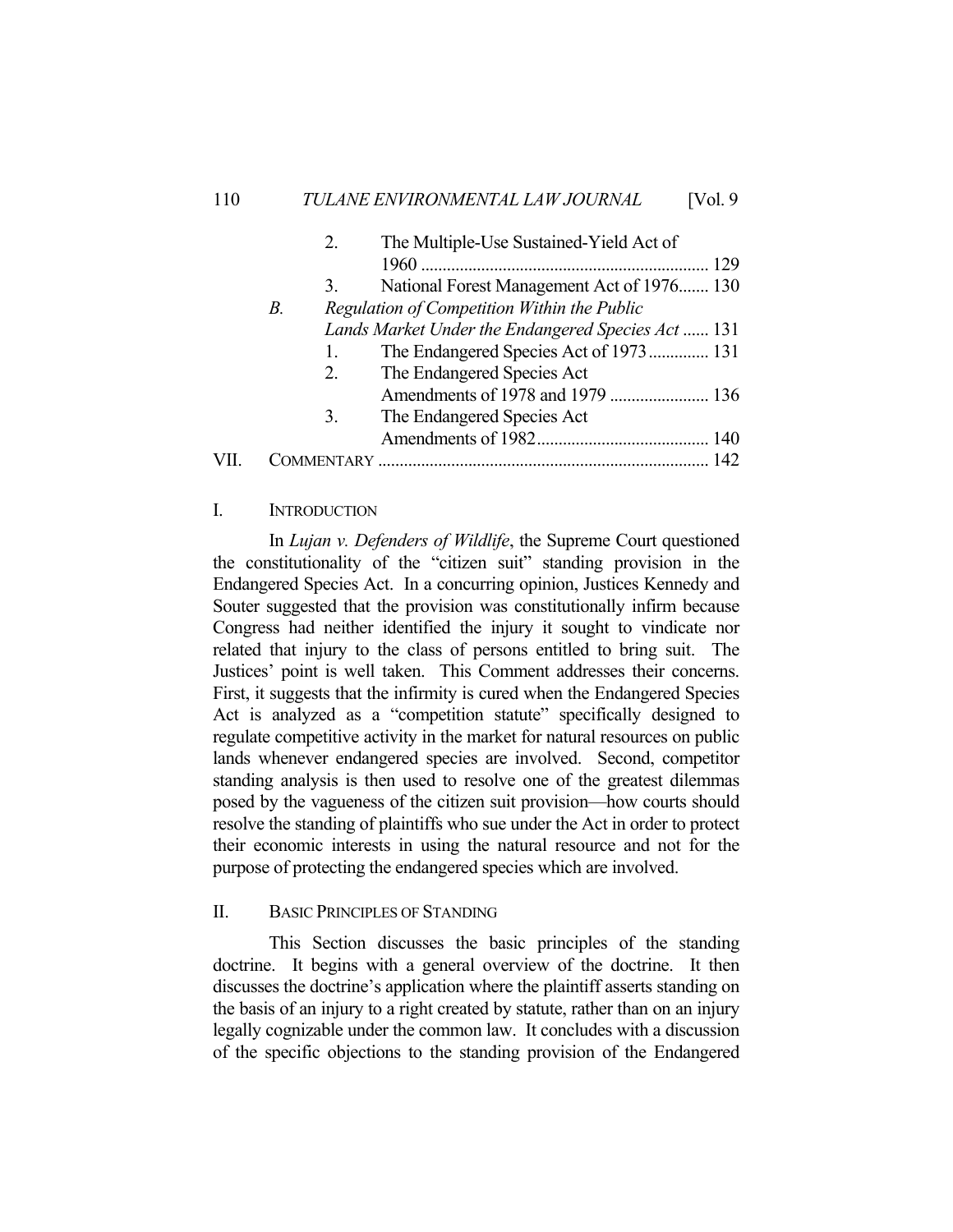Species Act which were raised in the majority and concurring opinions of *Lujan v. Defenders of Wildlife*. 1

### *A. The Standing Doctrine*

 Article III of the Constitution confines federal courts to adjudicating actual "cases" or "controversies."2 This requirement has been judicially interpreted as defining the limits of the jurisdiction of the judicial branch under the separation of powers doctrine.<sup>3</sup> In response to this interpretation, the Court has developed justiciability doctrines which state fundamental limits on the exercise of federal judicial power.<sup>4</sup> One of the most important and most controversial of these doctrines is the requirement that a litigant must have "standing" to invoke the power of a federal court.5

When a federal court asks whether a party has "standing to sue" it is asking whether that party has shown that it has "a sufficient stake in an otherwise justiciable controversy" to invoke the power of a federal court.6 The "sufficient stake" requirement is satisfied if the party can satisfy the "injury in fact" test.<sup>7</sup> The "injury in fact" test has three elements: concrete and personal injury, causation, and redressability. The test is met where the party alleges facts showing: (1) that the challenged action will actually or imminently injure that party in a concrete and personal way;8 (2) that the injury is "fairly traceable to the challenged action of the defendant,"<sup>9</sup> and (3) that it is "likely, as opposed to merely speculative," that the injury will be "redressed by a favorable decision."<sup>10</sup> The "injury" in fact" test is said to serve two functions: it "preserves the vitality of the adversarial process,"11 and it "confines the Judicial Branch to its proper, limited role in the constitutional framework of government."<sup>12</sup>

12. *Id*.

 <sup>1. 112</sup> S. Ct. 2130 (1992).

 <sup>2.</sup> Allen v. Wright, 468 U.S. 737, 750 (1984).

<sup>3</sup>*. Id*.

<sup>4</sup>*. Id*. (citing Vander Jagt v. O'Neill, 699 F.2d 1166, 1178-79 (1983) (Bork, J., concurring)).

<sup>5</sup>*. Id*.

 <sup>6.</sup> Sierra Club v. Morton, 405 U.S. 727, 730-31 (1972).

 <sup>7.</sup> Defenders of Wildlife, 112 S. Ct. at 2136.

<sup>8</sup>*. Id*.

<sup>9</sup>*. Id*. (quoting Simon v. Eastern Kentucky Welfare Rights Org., 426 U.S. 26, 41-42 (1976)).

<sup>10</sup>*. Id*. (quoting *Eastern Kentucky Welfare Rights Org.*, 426 U.S. at 38).

<sup>11</sup>*. Id*. at 2147 (Kennedy, J., concurring).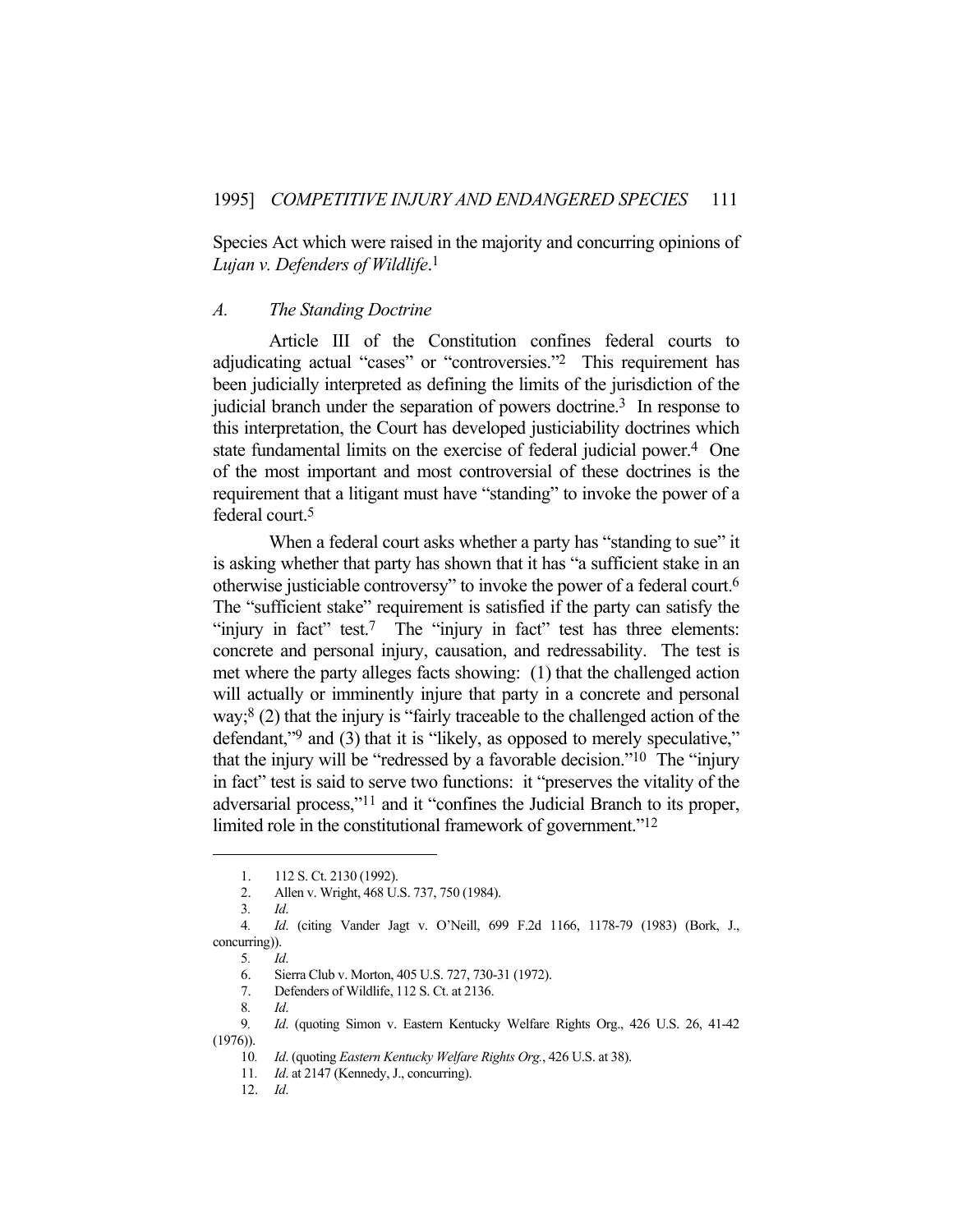# *B. Statutory Standing*

 "Injury in fact," however, does not require that a plaintiff allege an injury cognizable under the common law. It has consistently been recognized that Congress has the power to enact statutes which create legal rights that have no clear analogs under the common law tradition.13 An invasion of a statutorily created right can also give rise to a legally cognizable injury sufficient to establish standing to bring a suit in federal court.14 Or, as expressed by Justice Kennedy, Congress has the power to "define injuries and articulate chains of causation that will give rise to a case or controversy where none existed before."15 For example, the Court has held that section 810 of the Fair Housing Act of 196816 gives individuals the judicially enforceable right to live in a racially integrated community,17 and that section 15d of the Tennessee Valley Authority Act of 193318 gives privately owned, utility corporations the judicially enforceable right to protect themselves from competition by the Tennessee Valley Authority,<sup>19</sup> although these injuries were previously inadequate at law.20

# *C. The Endangered Species Act Citizen Suit Provision:* Lujan v. Defenders of Wildlife

 The citizen suit provision of the Endangered Species Act (ESA) expressly grants a right of action to "any person" to file suit on his own behalf to enjoin "violations" of the Act committed by "any person."21 In *Lujan v. Defenders of Wildlife*, 22 the Court confronted the nature of the standing granted by this provision. Despite the extremely broad language, the Court interpreted the provision as granting a right of action

<sup>13</sup>*. Id*. at 2146.

 <sup>14.</sup> Warth v. Seldin, 422 U.S. 490, 500 (1975) (quoting Linda R.S. v. Richard D., 410 U.S. 614, 617 n.3 (1973)).

<sup>15</sup>*. Defenders of Wildlife*, 112 S. Ct. at 2146-47 (Kennedy, J., concurring).

 <sup>16. 42</sup> U.S.C. § 3610 (1983).

 <sup>17.</sup> Trafficante v. Metropolitan Life Ins. Co., 409 U.S. 205, 208-12 (1972).

 <sup>18. 16</sup> U.S.C. § 831n-4(a) (1984).

 <sup>19.</sup> Hardin v. Kentucky Utilities Co., 390 U.S. 1, 5-6 (1968).

 <sup>20.</sup> *Defenders of Wildlife*, 112 S. Ct. at 2145-46.

 <sup>21. 16</sup> U.S.C. § 1540(g) (1984).

 <sup>22.</sup> *Defenders of Wildlife*, 112 S. Ct. at 2130. The issue in the case was whether an environmental organization had standing to sue the Secretary of the Interior under the Endangered Species Act to reinstate a rule requiring application of the Endangered Species Act to activities of the United States government in foreign countries. *Id*. at 2135.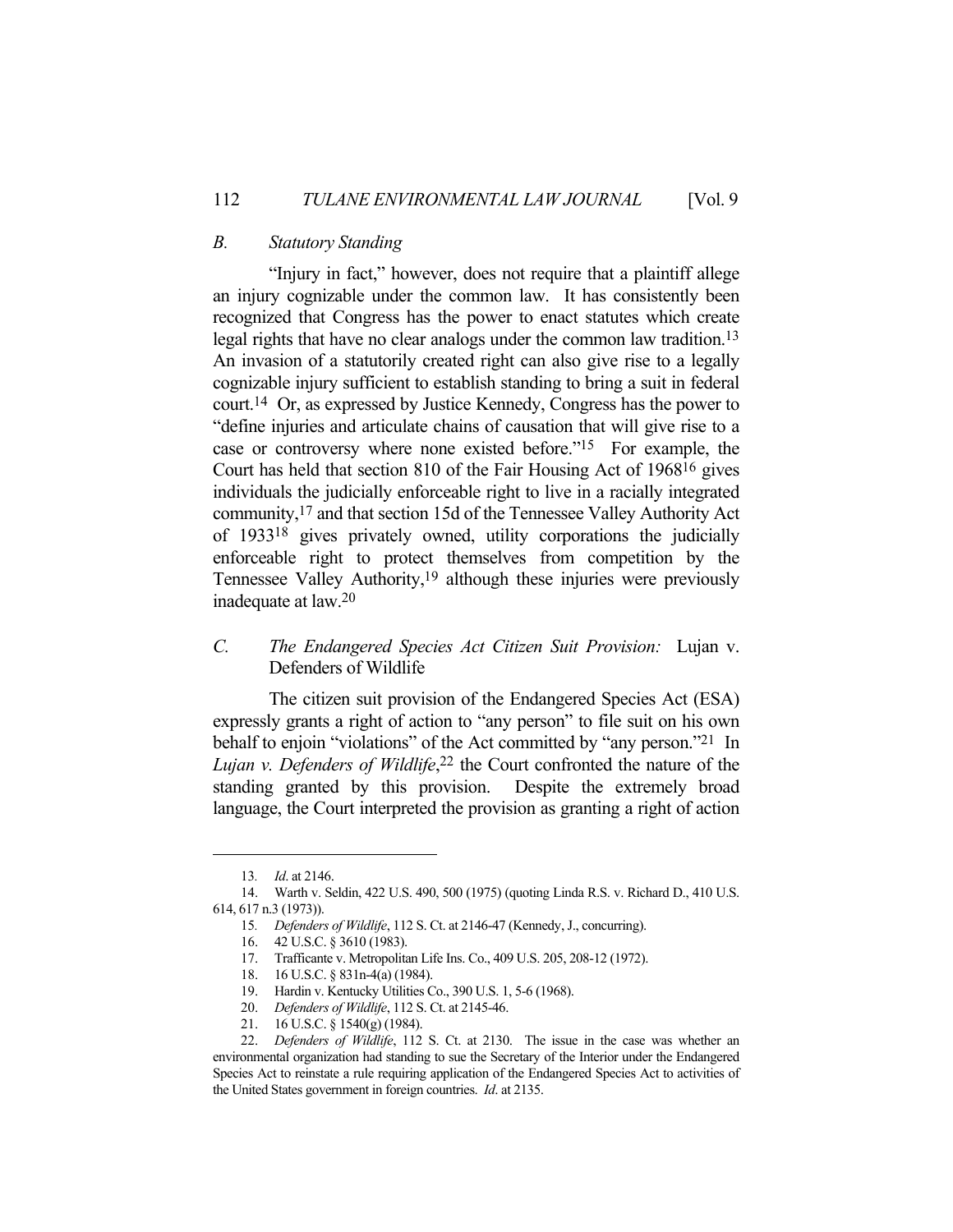only to those parties who can satisfy the Article III injury requirement.<sup>23</sup> After ruling that the plaintiffs in the case failed to meet the injury in fact requirement,24 the Court went on to discuss its objections to the citizen suit provision in general terms. Writing for the majority, Justice Scalia suggested that statutory grants which conferred public rights of action on private individuals were unconstitutional as a violation of the separation of powers doctrine.25 In his opinion, permitting Congress to convert the undifferentiated public interest in an executive officer's compliance with the law into an "individual right" vindicable in the courts was to permit Congress to transfer from the President to the courts the executive's constitutional duty to take care that the laws are faithfully executed.26 However, Justices Kennedy and Souter refused to join with Justice Scalia on this issue and explicitly rejected the notion that the outer limit of Congress's power to create a right of action was defined by the number of people who possessed the right.27

 Instead, in a concurring opinion, Justices Kennedy and Souter raised a different objection. In their view, the provision was constitutionally suspect because Congress had neither identified the injury it sought to vindicate nor related that injury to the class of persons entitled to bring suit.28 This Comment addresses Justices Kennedy's and

 However, it is worth noting that two district courts have ruled on separation-of-power based challenges to the citizen suit provision contained in the Emergency Planning and Community Right to Know Act. Delaware Valley Toxics Coalition v. Kurz-Hastings, Inc., 813 F. Supp. 1132 (1993); Atlantic States Legal Foundation, Inc. v. Buffalo Envelope, 823 F. Supp. 1065 (1993). Both courts ruled that: (1) Congress could expand or limit the scope of statutory rights it creates, and may vindicate those rights; and (2) that constitutional concerns would only arise where Congress had reserved unto itself the right to control or supervise the enforcement of rights it created. *Delaware Valley Toxics Coalition*, 823 F. Supp. at 1136-38 ("I will not be the first court to hold these provisions unconstitutional. They are not." *Id*. at 1138.); *Atlantic States Legal Foundation*, 823 F. Supp. at 1072-76.

 27. *Defenders of Wildlife*, 112 S. Ct. at 2146-47 (1992) (Kennedy, J. concurring). Without Justices Kennedy and Souter, Part IV of the case would not have been a majority opinion.

<sup>23</sup>*. Id*. at 2135-36.

<sup>24</sup>*. Id*. at 2138-39.

<sup>25</sup>*. Id*.

<sup>26</sup>*. Defenders of Wildlife*, 112 S. Ct. at 2138-39. An analysis of Justice Scalia's separation of powers thesis is beyond the scope of this Comment. Those interested in this issue are directed toward Gene R. Nichol, Jr., *Justice Scalia, Standing, and Public Law Litigation*, 42 DUKE L.J. 1141 (1993); Richard J. Pierce, Jr., *Lujan v. Defenders of Wildlife: Standing as a Judicially Imposed Limit on Legislative Power*, 42 DUKE L.J. 1170 (1993); Cass R. Sunstein, *What's Standing After Lujan? Of Citizen Suits, "Injuries," and Article III*, 91 MICH. L. REV. 163 (1992); and Antonin Scalia, *The Doctrine of Standing as an Essential Element of the Separation of Powers*, 17 SUFFOLK U.L.REV. 881 (1983).

<sup>28</sup>*. Id*. at 2147.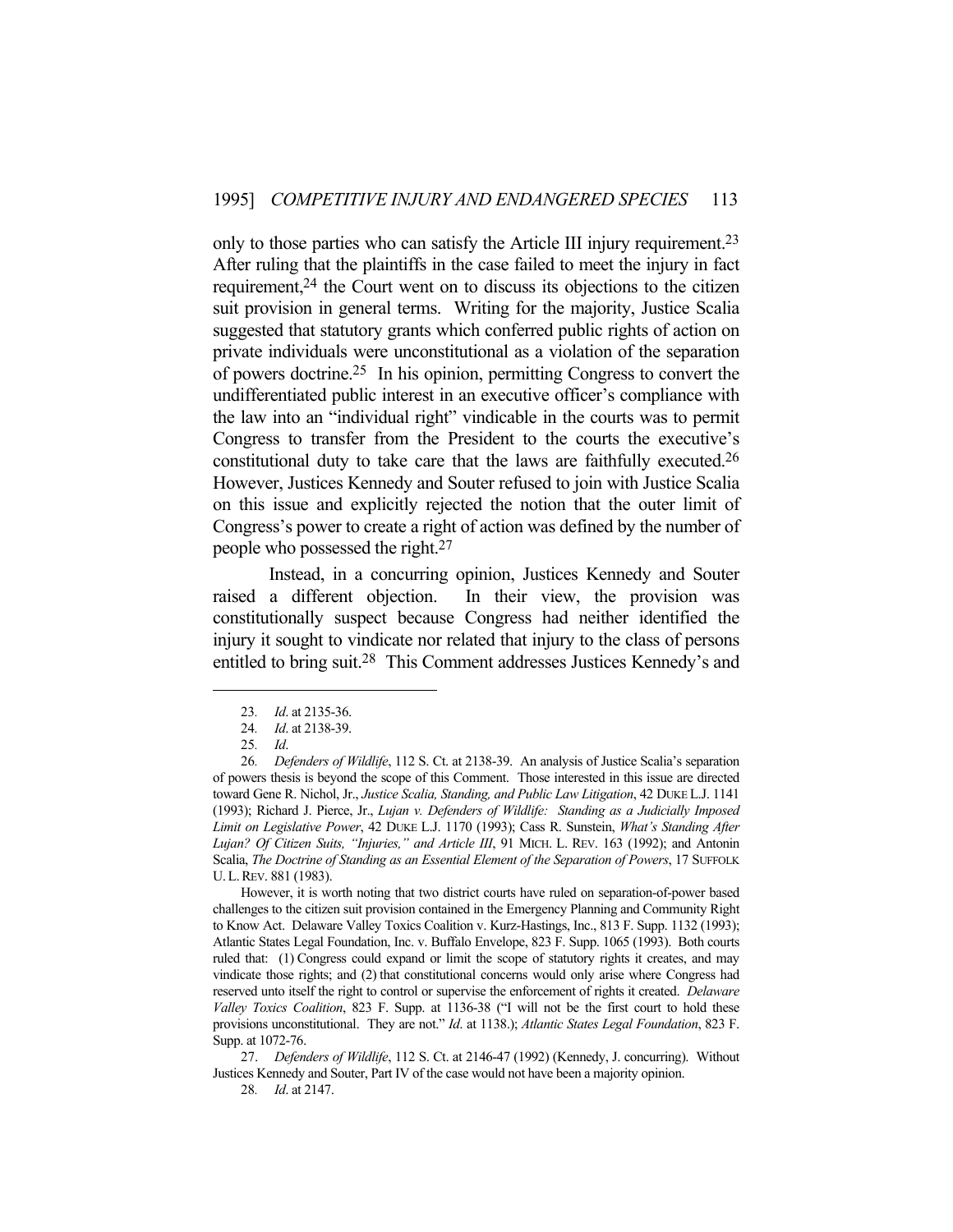Souter's concerns. It suggests that the Endangered Species Act is a "competition statute" which grants certain competitors in the public lands market the right to enforce certain statutory provisions by alleging competitive injury to their economic and noneconomic interests.

# III. COMPETITIVE INJURY AS A BASIS FOR STANDING IN THE PRIVATE LAW MODEL

 Because the common law tradition is based on "the economic postulate that free competition is worth more to society than it costs,"29 it is not surprising that the common law has always favored free competition. As a result, in the absence of illegitimate means or other unlawful elements, a competitor seeking to increase his own business can cut rates or prices, allow discounts or rebates, enter into secret negotiations behind a rival's back, refuse to deal with a rival or threaten to discharge employees who do, or even refuse to deal with third parties unless they cease dealing with a rival, all without incurring liability.<sup>30</sup> In other words, "it is no tort to beat a business rival to prospective customers."31

 While it is unquestioned that the losing competitor will suffer *de facto* injury in the form of lost profits, lost competitive opportunity, or even ruination, such injury does not "lay the foundation for an action."32 Instead, under the common law, competitive injury is described as damnum absque injuria, harm without injury in the legal sense.<sup>33</sup> Because no "legal right" has been invaded, no "legal wrong" has occurred.

# IV. THE DEVELOPMENT OF COMPETITIVE INJURY AS A BASIS FOR STANDING IN THE PUBLIC LAW MODEL

 Congress may undertake to regulate competitive activity in furtherance of some declared public interest. By enacting these "competition statutes," Congress may also create a statutory right to

 <sup>29.</sup> OLIVER W.HOLMES,COLLECTED LEGAL PAPERS 121 (1921) (footnote omitted).

<sup>30</sup>*. Id*. at 1012-13 (footnotes omitted). This statement is subject, of course, to the restrictions on such activities created by various antitrust and restraint of trade laws (*id.* at 1013) and by torts associated with economic relations such as injurious falsehood, interference with contractual relations, and interference with prospective advantage. *See id*. at 962-1031.

<sup>31</sup>*. Id*. at 1012.

 <sup>32.</sup> Alabama Power Co., Inc. v. Ickes, 302 U.S. 464, 479 (1938).

 <sup>33.</sup> BLACK'S LAW DICTIONARY 393 (6th ed. 1990); *Alabama Power Co.*, 302 U.S. at 479.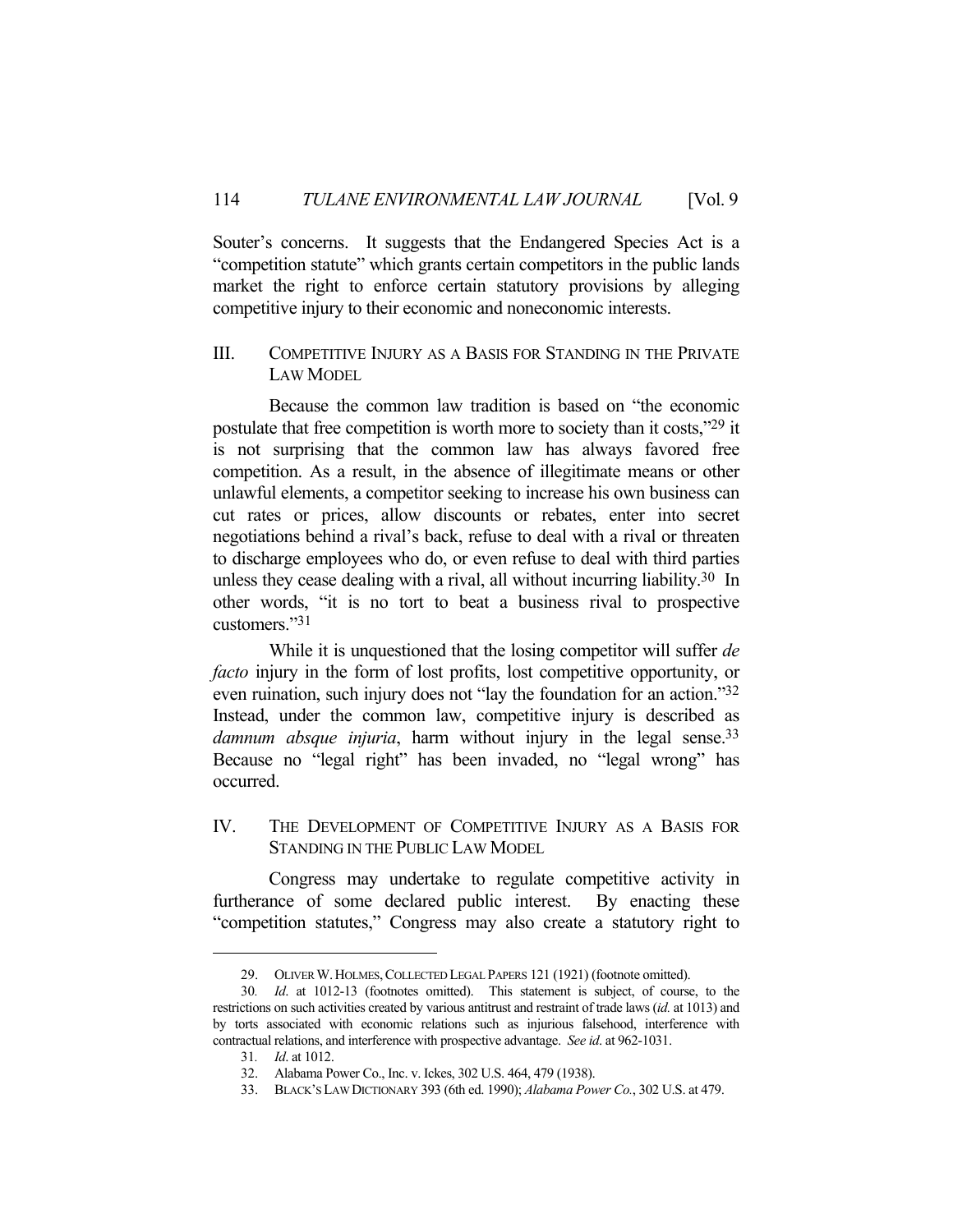protection from harm to competitive position where no such right existed at common law.34 This Section discusses three forms of "competition statutes" and describes the Court's analytical approach to standing questions, when competitive injury is asserted as the basis for standing to challenge a government agency's disregard of the law.

# *A. Grant of Monopoly to a Class of Individuals*

The simplest form of "competition statute" is that which grants a lawful monopoly to a qualified class of private individuals. An example would be the patent laws,  $35$  which create patent rights that exist solely by virtue of the statute.<sup>36</sup> The public purpose underlying the grant of this particular monopolistic right is the public's interest in the promotion of science, which results from rewarding individuals for their useful inventions.37

 The holder of a patent is statutorily granted standing to protect his or her patent rights through a suit for patent infringement.38 However, patent rights are not without restrictions. Although patent laws grant a patent holder the right, for a term of years, to the exclusive use of his invention, the courts have consistently held that "the rights and welfare of the community must be fairly dealt with and effectually guarded"39 in order to preserve the public's interest in free competition.<sup>40</sup> As a result, the prerequisites to obtaining a patent, and the limitations on the use of the patent are strictly enforced by the courts.41

# *B. Grant of Statutory Power to a Federally Created Agency to Regulate All Competitive Activity Within an Industry: Anti-Competition Statutes*

 Congress may create a regulatory agency and grant it the power to regulate all competitive activity within a particular field or industry. The purpose underlying this type of statute is usually described as the

 <sup>34.</sup> *Kentucky Utility Co.*, 390 U.S. at 5-6.

 <sup>35. 35</sup> U.S.C. §§ 1-293 (1988). Another example of a statutory grant of monopoly would be copyright laws. 17 U.S.C. §§ 1-293 (1988).

 <sup>36.</sup> Wheaton v. Peters, 8 Pet. 591, 658 (1834).

 <sup>37.</sup> Sears, Roebuck & Co. v. Stiffel Co., 376 U.S. 225, 229 (1963).

 <sup>38. 35</sup> U.S.C. § 271.

<sup>39</sup>*. Sears*, 376 U.S. at 229.

<sup>40</sup>*. Id*. at 231.

<sup>41</sup>*. Id*. at 230.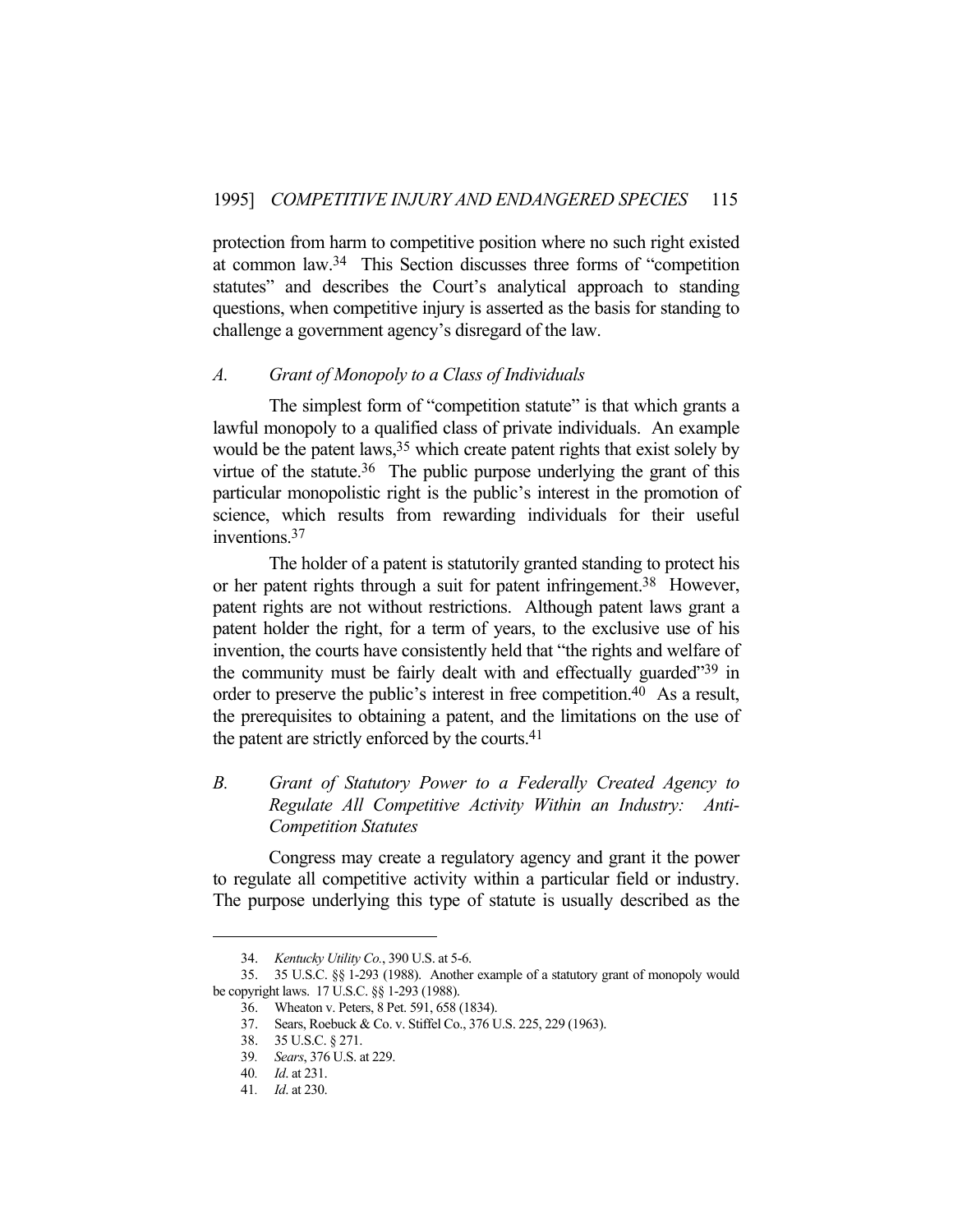protection of the interest of the consuming public.42 Such statutes are designed to curb anti-competitive behavior within a market or industry, <sup>43</sup> and, as such, might properly be described as "anti-competition statutes." One problem inherent in giving a public agency control over competition within an entire industry is that an agency's regulatory decision concerning one market participant has the ability to profoundly affect a rival participant's competitive position within a market. As a result, early "anti-competition" statutes commonly contained "standing" provisions which allowed certain parties to seek judicial review of the actions of the regulatory agency. Not surprisingly, given the treatment of competitive injury under the common law, questions immediately arose whether a party had standing under these provisions where the only injury the party could assert was threatened harm to the party's competitive position within the regulated industry or market.

For example, in 1920 Congress passed the Transportation Act,<sup>44</sup> which amended the Interstate Commerce Act of 1887.45 The Transportation Act repealed a section of the 1887 act which had condoned free competition within the railroad industry, 46 and added

<sup>42</sup>*. See, e.g.*, Western Pacific v. South. Pac. Co., 284 U.S. 47, 50-51 (1931) (explaining that Congress regulated the railroad industry under the Interstate Commerce Act on the basis that "competition between carriers may result in harm to the public as well as in benefit; and that when a railroad inflicts injury upon its rival, it may be the public which ultimately bears the loss." *Id*. at 51.).

 <sup>43.</sup> The regulated markets often have the characteristics of natural monopolies such as the railroad industry and electric or gas utilities. A natural monopoly market exists when a firm's costs decline as output increases all the way to the market's saturation point. HERBERT HOVENKAMP, FEDERAL ANTITRUST POLICY: THE LAW OF COMPETITION AND ITS PRACTICE 31 (1994). In such circumstances, it is possible for a single company to satisfy the market demand at a price sufficient to cover the firm's costs. *Id*. at 32.

 <sup>44.</sup> Ch. 91, 41 Stat. 456 (1920).

 <sup>45.</sup> Act of Feb. 4, 1887, ch. 104, Pt. I, § 1, 24 Stat. 379 (codified as amended at 49 U.S.C. 1- 1101 (1988)).

 <sup>46.</sup> The Interstate Commerce Act of 1887 created the Interstate Commerce Commission and directed it to "secure just and reasonable charges for transportation" and to "prohibit unjust discrimination in the rendition of like services under similar circumstances and conditions." Interstate Commerce Comm'n v. Baltimore & O. Ry. Co., 145 U.S. 263, 276 (1892). The 1887 Act was not designed to prevent competition between different railroads or to interfere with the "customary arrangements" made by railroad companies. *Id*. In fact, the Act explicitly stated that it should not be construed "as requiring any such common carrier to give the use of its tracks or terminals facilities to another carrier engaged in like business." Ch. 104, Pt. I, § 3, 24 Stat. 379 (1887) (repealed in 1920). Case law established that railroads could allow for competition from other carriers when fixing their rates "provided only that the competition is genuine, and not a pretense." Interstate Commerce Comm'n v. Chicago Great Western Ry. Co., 209 U.S. 108, 119 (1907). Therefore, suits could not be maintained under the Act solely on the basis of competitive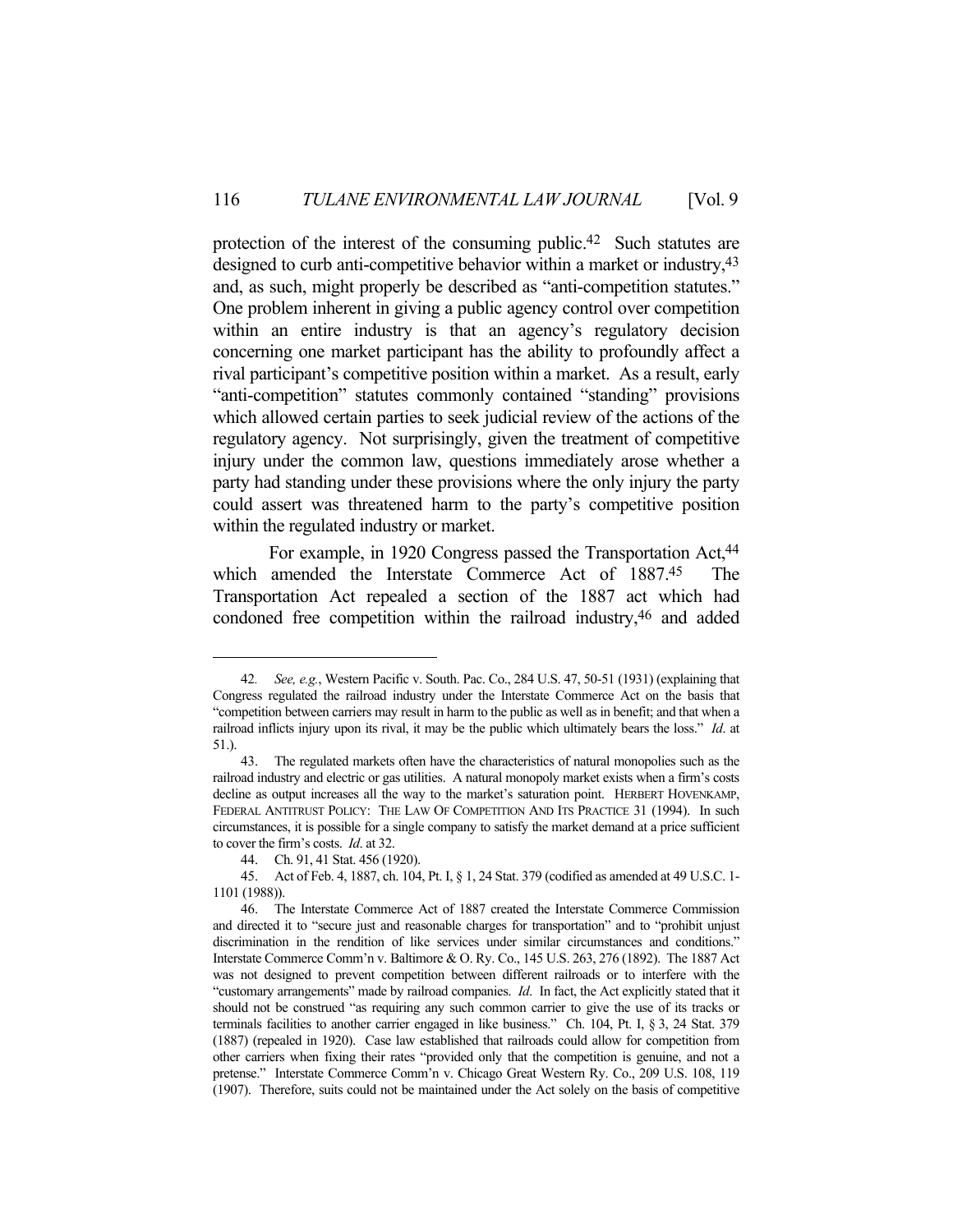provisions which restricted or regulated competitive activity in the areas of construction, acquisition, operation, or abandonment of railroad lines. Competitive behavior in these areas was regulated by the Transportation Act in the following manner:

> 1. Section 1, paragraph 18 of the amended Act<sup>47</sup> prohibited construction, abandonment, acquisition, or operation of new lines or extensions of lines unless the railroad obtained a certificate of need from the Commission.48 Issuance of the certificate was based on "present or future public convenience and necessity."<sup>49</sup>

> 2. Section 1, paragraph 19 of the amended Act<sup>50</sup> required that application and issuance of certificates of need were governed by Commission rules and regulations as to hearings.51

> 3. Section 1, paragraph 20 of the amended Act<sup>52</sup> gave the Commission discretionary power to issue certificates of need and provided that construction, operation, or abandonment of lines contrary to the provisions of paragraphs (18), (19), and (20) could be enjoined at the suit of "the United States, the Commission, any commission or regulating body of the State or States affected, or any party in interest."53

 The Supreme Court addressed standing requirements under these provisions in *Western Pacific California R.R. v. Southern Pacific*. 54 In

- 52. 49 U.S.C. § 1(20) (1995) (repealed) (emphasis added).
- 53. *Id.*

 54. 284 U.S. 47 (1931). In an earlier case, the Court construed paragraphs 18, 19, and 20 of the amended Act as granting a railroad likely to be harmed by diversion of traffic to a new line the right to enjoin the railroad constructing the new line on the theory that such construction required a certificate of need from the Commission. Texas & Pac. Ry. v. Gulf, Col. & St. F. Ry., 270 U.S. 266, 271-74 (1926). The railroad bringing the suit did not need to wait for the question of whether a certificate of need was required to be presented to the Commission. *Id*. at 273-74. The fact that Texas & Pacific was a "party in interest" entitled to bring suit was not challenged. The case is noteworthy because the Court provided an interpretation of the policy underlying paragraphs 18,

injury because "the effort of a carrier to obtain more business . . . proceeds from the motive of selfinterest, which is recognized as legitimate." United States v. Illinois Central R.R. Co., 263 U.S. 515, 523 (1924).

 <sup>47. 49</sup> U.S.C. § 1(18) (1995) (repealed).

 <sup>48.</sup> *Id*.

 <sup>49.</sup> *Id*.

 <sup>50. 49</sup> U.S.C. § 1(19) (1995) (repealed).

 <sup>51.</sup> *Id*.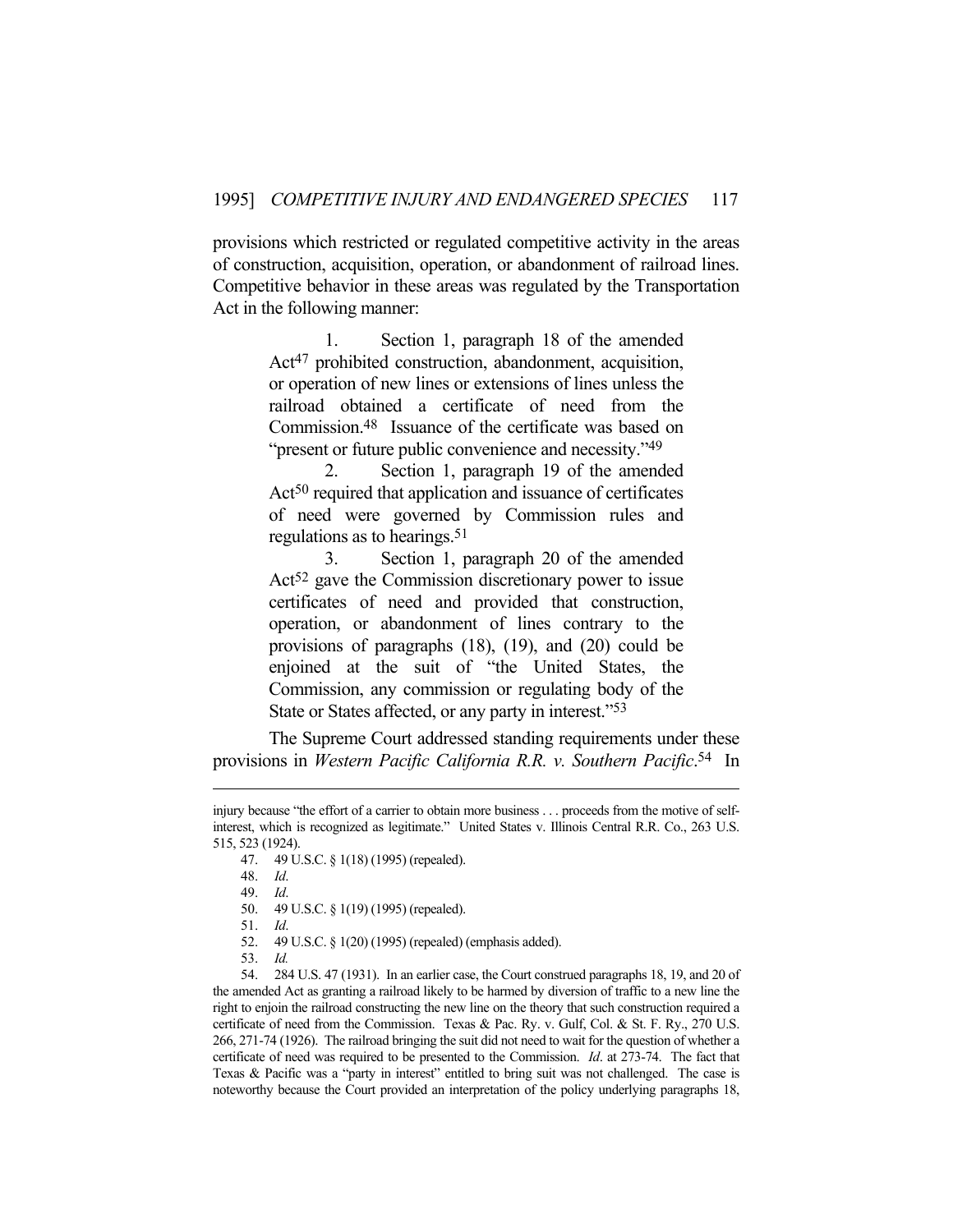*Western Pacific*, the Western Pacific Railroad Company sought to enjoin the Southern Pacific Railroad Company from extending a line into Western Pacific's territory. The basis for the suit was that Southern Pacific had failed to obtain a certificate of need from the Commission.<sup>55</sup> The issue before the Court was whether a railroad, which could allege only potential competitive injury, qualified as a "party in interest" entitled to enforce the provisions of the Act. The trial court had denied standing because it assumed that a "party in interest" had to possess a legal right cognizable under the common law.56

 The Court analyzed standing in the following manner. First, it began by identifying the congressional purposes underlying paragraphs (18), (19), and (20). These paragraphs, the Court concluded, were part of a general congressional plan "intended to promote development and maintenance of adequate railroad facilities."<sup>57</sup> In developing this plan, Congress recognized that

> the building of unnecessary lines involves a waste of resources and that the burden of this waste may fall upon the public; that competition between carriers may result in harm to the public as well as in benefit; and that when a railroad inflicts injury upon its rival, it may be the public which ultimately bears the loss. . . . The Act sought, among other things, to avert such losses.58

Therefore, the Court interpreted the provisions as promoting an interest in a transportation system free from losses due to unauthorized and harmful competition.

 Second, the Court examined the class of persons entitled to enforce the provisions of the Act under the "party in interest" provision. The Court reasoned that if the term "party in interest" was interpreted as requiring a suitor who possessed "some clear legal right for which it might ask protection under the rules commonly accepted by a court of

<sup>19,</sup> and 20 of the Transportation Act of 1920 which was relied upon in later cases. *Id*. at 277. In a case preceding *Texas & Pacific*, a district court had ruled that a carrier which would suffer by competition of a proposed extension was a "party in interest" entitled to sue for an injunction under section 1, paragraph 20. Detroit & M. Ry. v. Boyne City, G. & A. R.R., 286 F. 540 (1923).

<sup>55</sup>*. Western Pacific*, 284 U.S. at 48-49.

<sup>56</sup>*. Id*. at 51.

<sup>57</sup>*. Id*. at 50.

<sup>58</sup>*. Id*. at 51 (citations omitted) (quoting Texas & Pac. Ry. v. Gulf, Col. & St. F. Ry., 270 U.S. 266, 277 (1925)).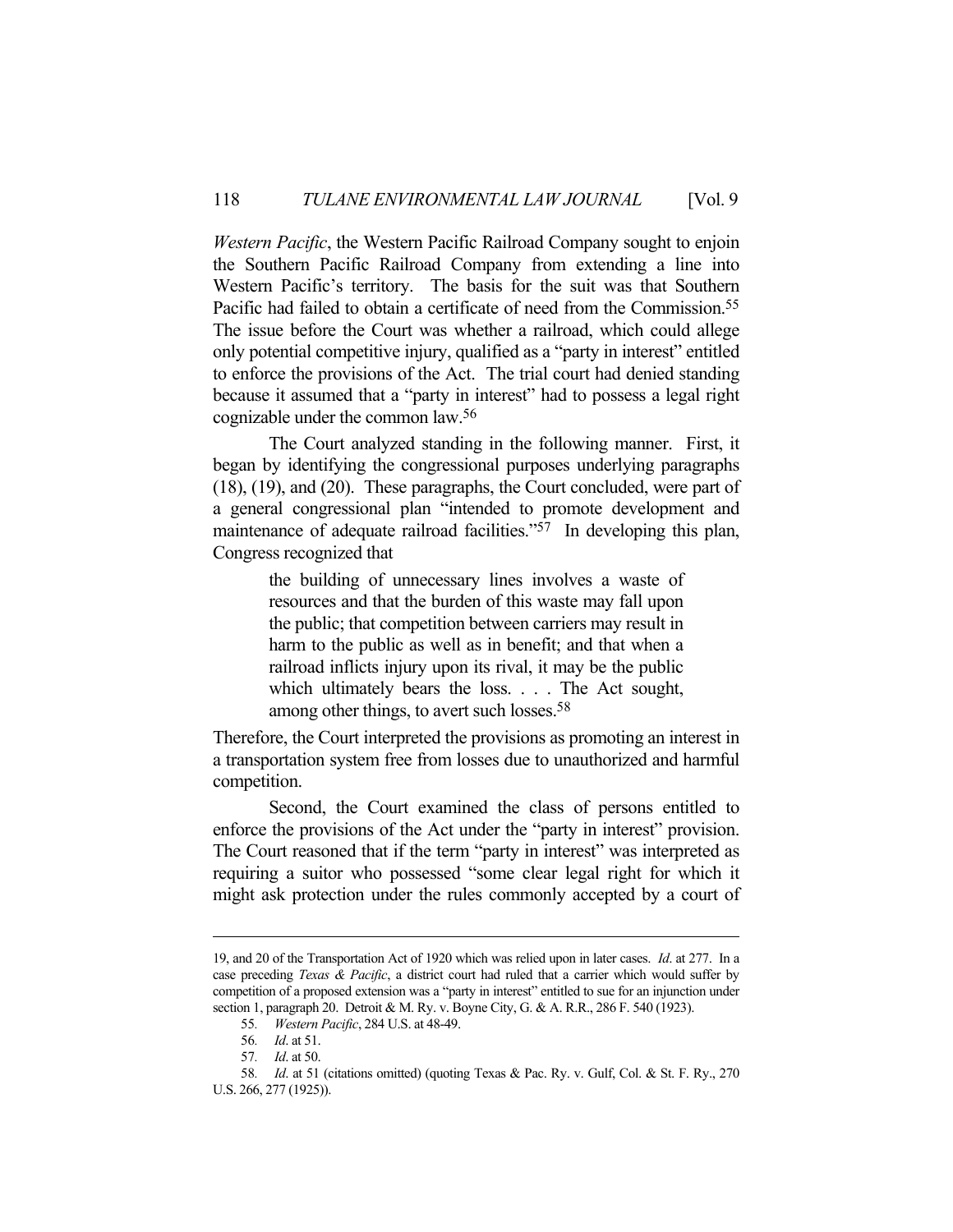equity,"59 then a railroad would never be able to sue to enjoin an unauthorized competitor because no carrier possessed a "legal right" under the common law to demand exception from honest competition.<sup>60</sup> The Court, therefore, rejected that interpretation since such a construction would not materially aid the congressional plan of averting losses, such as the squandering of resources, due to harmful competition.61 However, the court also acknowledged that a complainant must possess "something more than a common concern for obedience to the law."<sup>62</sup> After balancing these competing concerns, the Court ruled that the class of plaintiffs entitled to bring suit would be those who could allege that "the unauthorized and therefore unlawful action of the defendant carrier may directly and adversely affect the complainant's welfare by bringing about some material change in the transportation situation."63

 Lastly, the Court held that the injury requirement would be satisfied where a plaintiff alleged unauthorized and potentially harmful competitive activity.64 In cases subsequent to *Western Pacific*, the Court held that carriers met this standing requirement by simply alleging that the challenged activity threatened harmful competition within the geographic market in which the carriers were competing.65

 Thus, under "anti-competition" type statutes, an injured competitor should have standing if: (1) the statute reflects a congressional intent to protect against some form of anti-competitive activity within a market or industry; (2) failure to enforce statutory

 <sup>59.</sup> *Id*.

<sup>60</sup>*. Western Pacific*, 284 U.S. at 51.

<sup>61</sup>*. Id*.

<sup>62</sup>*. Id*.

 <sup>63.</sup> *Id*. at 51-52.

<sup>64</sup>*. Id*. at 52. *Western Pacific* satisfied this requirement by alleging "the beginning of an unlawful undertaking by [Southern Pacific] which might prove deleterious to it as well as to the public interest in securing and maintaining proper railroad service without undue loss." *Western Pacific*, 284 U.S. at 52.

 <sup>65.</sup> In *Claiborne-Annapolis Ferry Co. v. United States*, 285 U.S. 382 (1932), an operator of a ferry across Chesapeake Bay was sufficiently "directly and adversely affected" to challenge issuance of a certificate of need where the company alleged that the certificate would allow a railroad company to operate a competing ferry across the bay on a route twenty miles distant from the petitioner's. *Id*. at 385-90. In *Alton R. Co. v. United States*, 315 U.S. 15 (1942), railroads were sufficiently "directly and adversely affected" to challenge the issuance of a certificate of need to a competing motor carrier where the railroads were each common carriers and each was a competitor of the motor carrier in some portion of the extensive territory which the motor carrier was authorized to serve. *Id*. at 19. The motor carrier was entitled to transport from Detroit, Michigan to Arkansas, Alabama, California, Tennessee, Washington, Oregon, Kentucky, North Carolina, Texas, South Carolina, and Georgia. *Id*. at 18.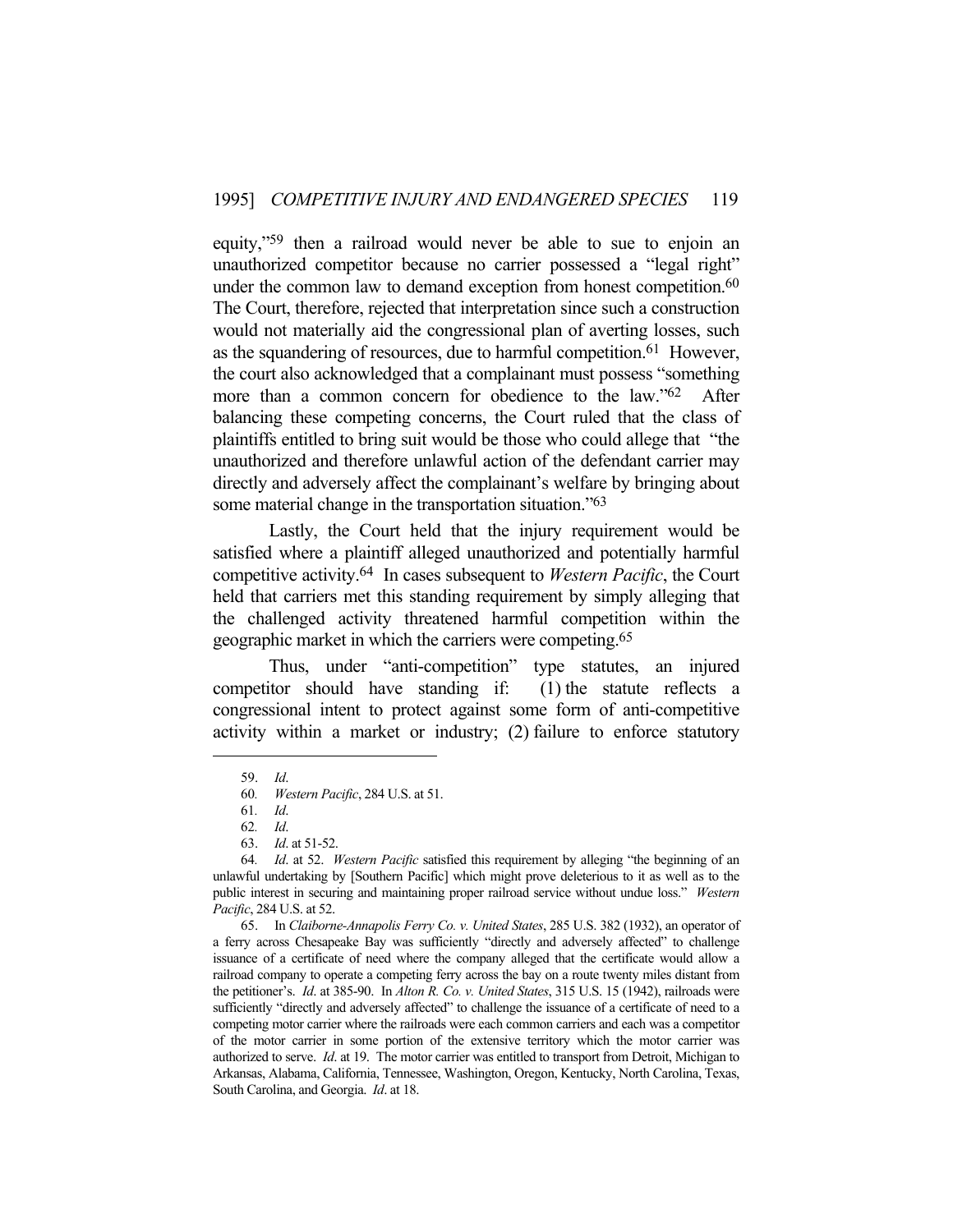provisions would bring about a material change in the competition within the market or industry; and (3) the plaintiff can allege that it would be directly and adversely affected by unauthorized competitive activity within its geographic market and thus falls within the class of plaintiffs the provision was designed to protect.

#### *C. Grant of Statutory Right to Protect Competitive Interests*

 Congress may also enact a statutory provision that reflects a legislative purpose to protect a certain class of individuals against competitive injury. For example, in *Hardin v. Kentucky Utilities Co.*, 66 the Court held that a private utility had standing to challenge a decision by the Tennessee Valley Authority Board of Directors that the Tennessee Valley Authority (TVA) had the right to compete for business within the private utility's service area.67

 The Court analyzed the plaintiff's basis for standing in the following manner. First, the Court looked at the statutory provision the plaintiff sought to enforce and interpreted it as creating territorial limitations on TVA's service area.<sup>68</sup> Second, the Court examined Congress's intent in imposing these limitations and determined that Congress's primary objective was to protect private utilities from TVA competition.69 Third, the Court examined the plaintiff to ascertain whether it was one of the class of plaintiffs the provision was designed to protect.<sup>70</sup> The Court then determined that since the plaintiff was a utility, alleging the type of competitive injury which the provision was designed to protect against, the utility had standing to bring the suit, even though the Act had no explicit statutory provision conferring standing. 71

 Thus, an injured competitor who is within the class of plaintiffs which a competition-limiting provision is designed to protect "has standing to require compliance with that provision," and no explicit statutory standing provision will be necessary to confer standing.<sup>72</sup>

 <sup>66. 390</sup> U.S. 1 (1968).

<sup>67</sup>*. Id*. at 5.

<sup>68</sup>*. Id*. at 6-7.

<sup>69</sup>*. Id*. at 7.

<sup>70</sup>*. Id*.

<sup>71</sup>*. Hardin*, 390 U.S. at 7.

<sup>72</sup>*. Id*. at 6.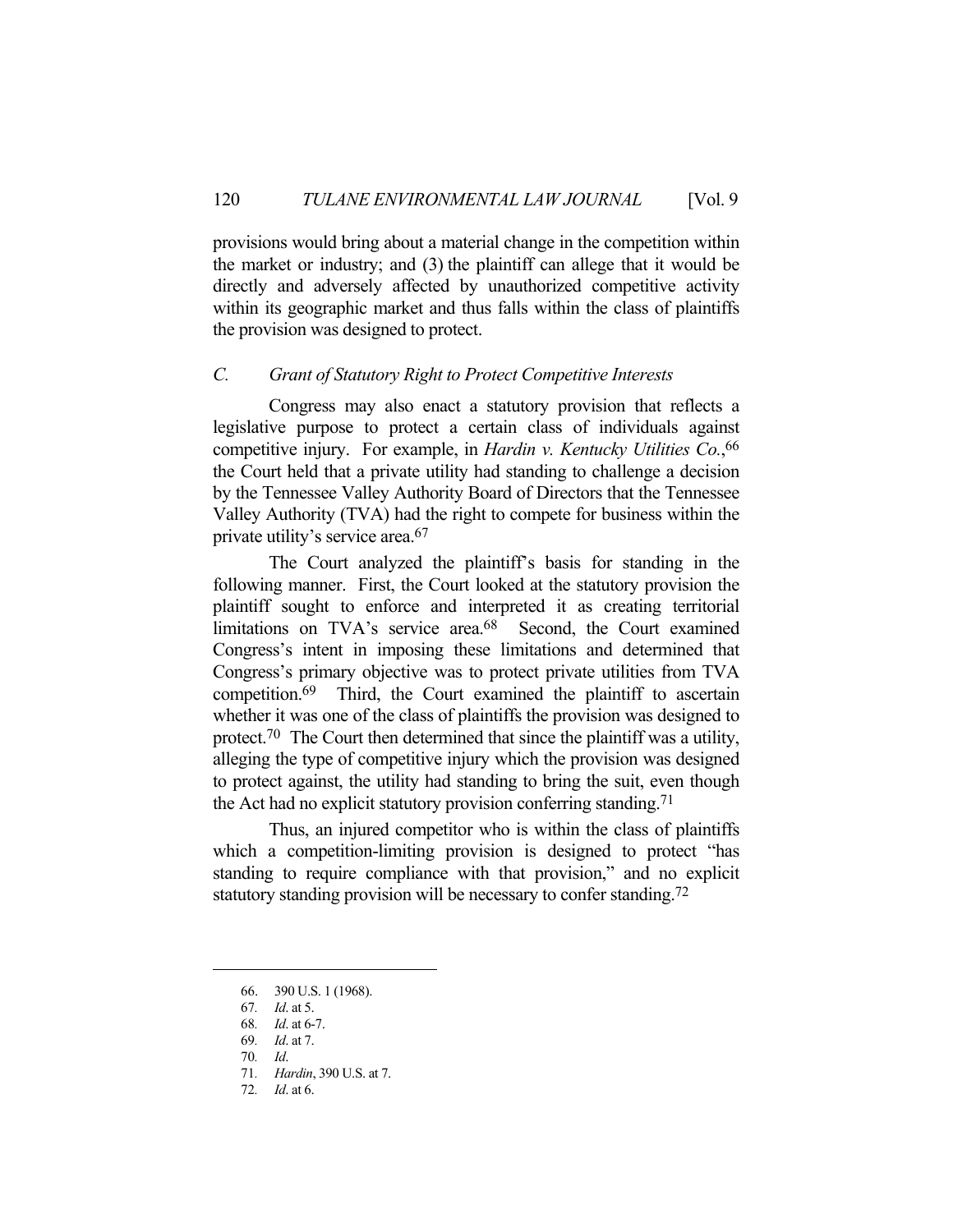# V. PRINCIPLES OF MODERN STATUTORY STANDING: COMPETITOR SUITS UNDER THE JUDICIAL REVIEW PROVISION OF THE ADMINISTRATIVE PROCEDURES ACT

 Today, claims that an agency has acted unlawfully will generally be brought under the provisions of the Administrative Procedures Act (APA).73 The APA was passed by Congress in 1946, in response to the "situation of indescribable confusion" which then existed in the federal administrative process.74 In furtherance of Congress's goal of providing an assurance of fairness in administrative proceedings, the APA contains a judicial review provision75 which authorizes review of agency actions, unless the statute precludes judicial review or the agency action is committed to agency discretion by law.76 The judicial review provision reads as follows: "Any person suffering legal wrong because of any agency action, or adversely affected or aggrieved by such action within the meaning of any relevant statute, shall be entitled to judicial review thereof."77 Standing under this provision is relevant to this Comment for three reasons: (1) challenges to agency action which are prompted by threats of competitive injury have generally been brought under the APA judicial review provision, and thus the law of competitor standing has largely been developed within that context; (2) some circuits employ portions of the APA standing analysis when challenges are brought under the citizen suit provision of the ESA; and (3) parties alleging violations of the ESA usually allege that the challenged action violates the APA as well.

 This Section begins by describing the standing test the Court has developed for determining when a party may challenge agency action under the APA judicial review provision. It then describes the standing analysis in competitor suits brought under the APA. It concludes by addressing the issue of whether portions of the APA standing test should be applied when a plaintiff bases his or her standing on an explicit statutory grant of standing, such as the citizen suit provision of the ESA.

 <sup>73.</sup> Pub. L. No. 89-554, 80 Stat. 392 (1966) (codified as amended at 5 U.S.C. §§ 701-06 (1988)).

 <sup>74.</sup> H. Rep. No. 1980 (May 3, 1946), reprinted in 1946 U.S.C.C.A.N. 1195 (citing S. Rep. No. 442, 76th Cong., 1st Sess. (1939)).

 <sup>75. 5</sup> U.S.C. § 702 (1988).

 <sup>76.</sup> *Id*. at § 701(a).

 <sup>77.</sup> *Id*. at § 702. This provision applies unless the statute precludes judicial review or the agency action is committed to agency discretion by law. *Id*. at § 701(a).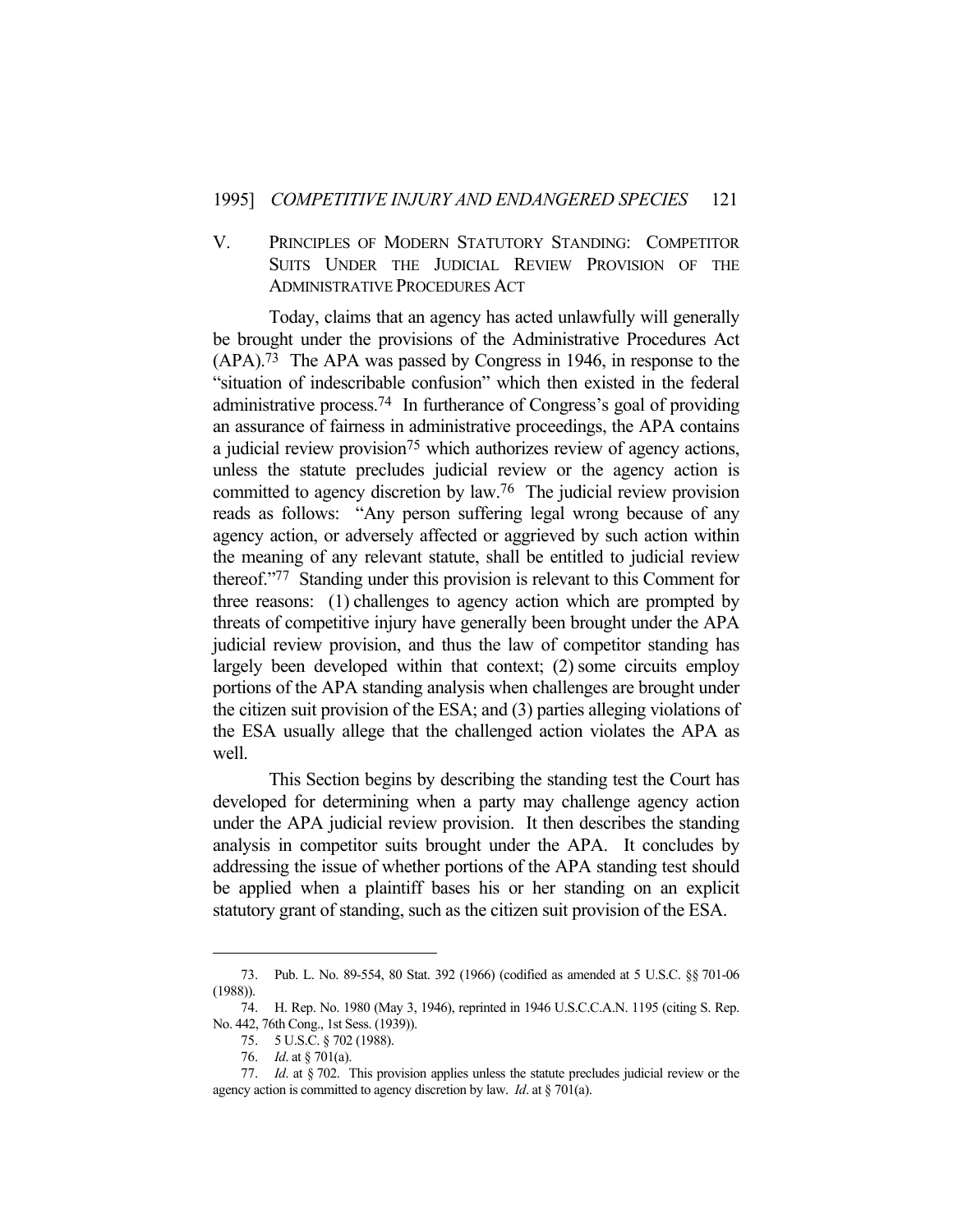#### *A. The Administrative Procedures Act Standing Requirements*

 The Court has held that a party has standing to bring suit under this provision if the party can show: (1) that the injury is sufficiently personal and concrete to meet the "injury in fact" requirement of Article III;78 and (2) that he has suffered an injury to an interest which "falls within the 'zone of interests' sought to be protected by the statutory provision whose violation forms the legal basis for his complaint."79

# *B. Competitor Standing and the Injury in Fact Test*

 The Article III "injury in fact" test requires a party to allege facts showing: (1) that the challenged action will actually or imminently injure that party in a concrete and personal way;<sup>80</sup> (2) that the injury is fairly traceable to the challenged action of the defendant; $81$  and (3) that it is "likely," as opposed to merely "speculative," that the injury will be "redressed by a favorable decision."82

#### 1. The Personal Injury Requirement

 In the competitor suit context, potential for injury arises whenever an agency action disrupts currently existing competitive relationships within a regulated market. Such disruptions occur where an agency action: (1) permits a new competitor to enter an existing market; (2) restricts an existing competitor's ability to compete in the market; or (3) allows an existing market competitor to compete more effectively.83

 As explained in *Western Pacific California R.R. v. Southern Pacific*, 84 where the effect of an agency's action is to permit competition where no competition previously existed, or to increase competition which was previously limited, neither the existence nor the imminence of competitive injury is questionable, if the plaintiff is an actual competitor within the relevant geographic market. As a result, parties alleging

 <sup>78.</sup> Air Courier Conf. v. American Postal Workers Union, 111 S. Ct. 913, 917 (1991) (citing Allen, 468 U.S. at 751).

 <sup>79.</sup> Lujan v. National Wildlife Federation, 497 U.S. 871, 883 (1991) (citing Clarke v. Securities Industry Ass'n, 479 U.S. 388, 396-97 (1987)).

<sup>80</sup>*. Defenders of Wildlife*, 112 S. Ct. at 2136.

<sup>81</sup>*. Id*. (quoting *Eastern Kentucky Welfare Rights Org.*, 426 U.S. at 41-42).

<sup>82</sup>*. Id*. (quoting *Eastern Kentucky Welfare Rights Org.*, 426 U.S. at 38).

 <sup>83.</sup> This categorization of competitive injury derives from *Note, Competitors' Standing to Challenge Administrative Action under the APA*, 104 U. PENN.L.REV. 843, 844-856 (1956).

 <sup>84. 284</sup> U.S. 47 (1931).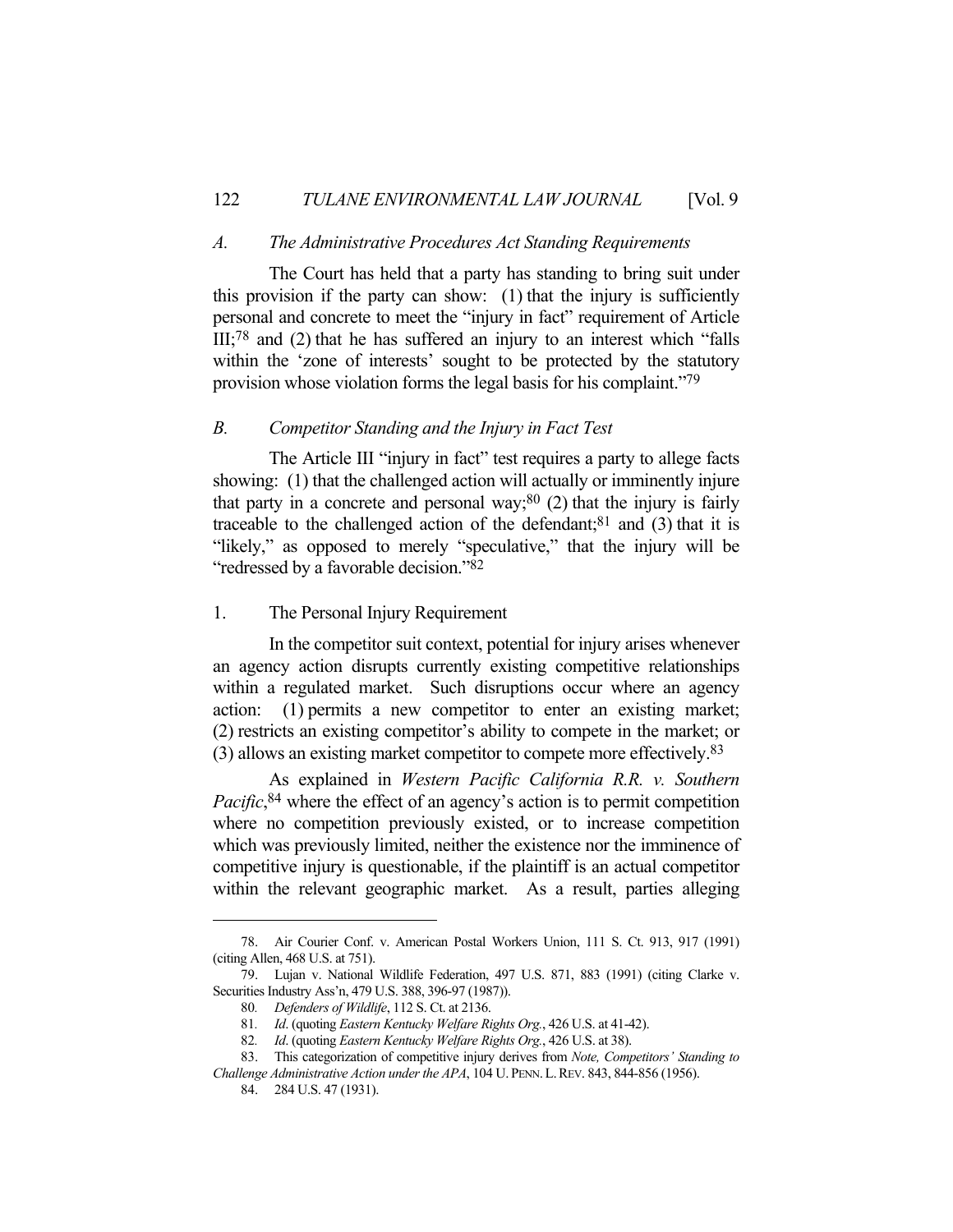competitive injury have satisfied the personal injury element of the "injury in fact" test where the party alleged: (1) that the agency action would permit new or increased competition within a market or industry; $85$  (2) that the party was a competitor within that market; and (3) that the party would suffer competitive harm as evidenced by possible loss of profits,  $86$  potential diversion of business,  $87$  or fear that an existing business would be destroyed.88

 However, a plaintiff need not allege harm to economic interests in order to satisfy the personal injury requirement. In *Sierra Club v. Morton*, 89 the Court held that a party could also seek standing on the basis of harm to aesthetic or environmental interests, if the party could allege that he or she personally used and enjoyed the area in question, and that his or her aesthetic and recreational enjoyment of the area would be significantly affected by the proposed agency action.<sup>90</sup> Therefore, a plaintiff who claims standing on the basis of competitive harm to his or her environmental interests would need to allege: (1) that the agency action would permit new or increased competition for environmental

 <sup>85.</sup> Association of Data Processing Service Orgs. v. Camp, 397 U.S. 150, 152 (1970) (holding that data processing services could challenge ruling by Comptroller of Currency which allowed national banks to provide data processing services); Arnold Tours, Inc. v. Camp, 400 U.S. 45 (1970) (holding that travel agents had standing to challenge ruling by Comptroller of Currency which allowed national banks to provide travel services for their customers).

<sup>86</sup>*. Association of Data Processing Service Orgs.*, 397 U.S. at 152; Securities Industry Ass'n v. Comptroller of the Currency, 577 F. Supp. 252, 258 (1983), *aff'd*, 758 F.2d 739 (1985), *aff'd*, 479 U.S. 388 (1987).

<sup>87</sup>*. Association of Data Processing Service Orgs*., 397 U.S. at 152; Environmental Defense Fund v. Marsh, 651 F.2d 983, 1003-04 (1981) (holding that railroad had standing to challenge Corps of Engineers use of improperly low interest rate in calculating the cost-benefit ratio of a water project that would divert traffic from railroad); Rental Housing Ass'n of Greater Lynn, Inc. v. Hills, 548 F.2d 388 (1977) (holding that association of landlords had standing to challenge federal award of financial assistance which would allow conversion of factory building into low-income housing because of claim that prospective tenants would be diverted to the new project).

 <sup>88.</sup> Westport Taxi Serv. Inc. v. Adams, 571 F.2d 697, 700-01 (1978), *cert. denied*, 439 U.S. 829 (1978) (holding that operators of "exclusive-ride" taxi service had standing to challenge federal grant which would support, as a demonstration project, a competing "shared-ride" taxi service because they asserted a well founded fear their business would be destroyed).

 <sup>89. 405</sup> U.S. 727 (1972).

<sup>90</sup>*. Id*. at 736. The Court's holding in this case confirmed dicta in *Association of Data Processing Service Orgs.*, 397 U.S. 150 (1970), a competitor suit in which the Court granted standing on the basis of competitive injury. The Supreme Court had noted that under the APA judicial review provision, standing would also be afforded to those whose noneconomic interests were injured if those interests were protected or regulated by the statute in question. *Id*. at 153-54. Such interests could reflect "aesthetic, conservational, and recreational values" as well as interests in values protected by the Constitution. *Id*. at 154.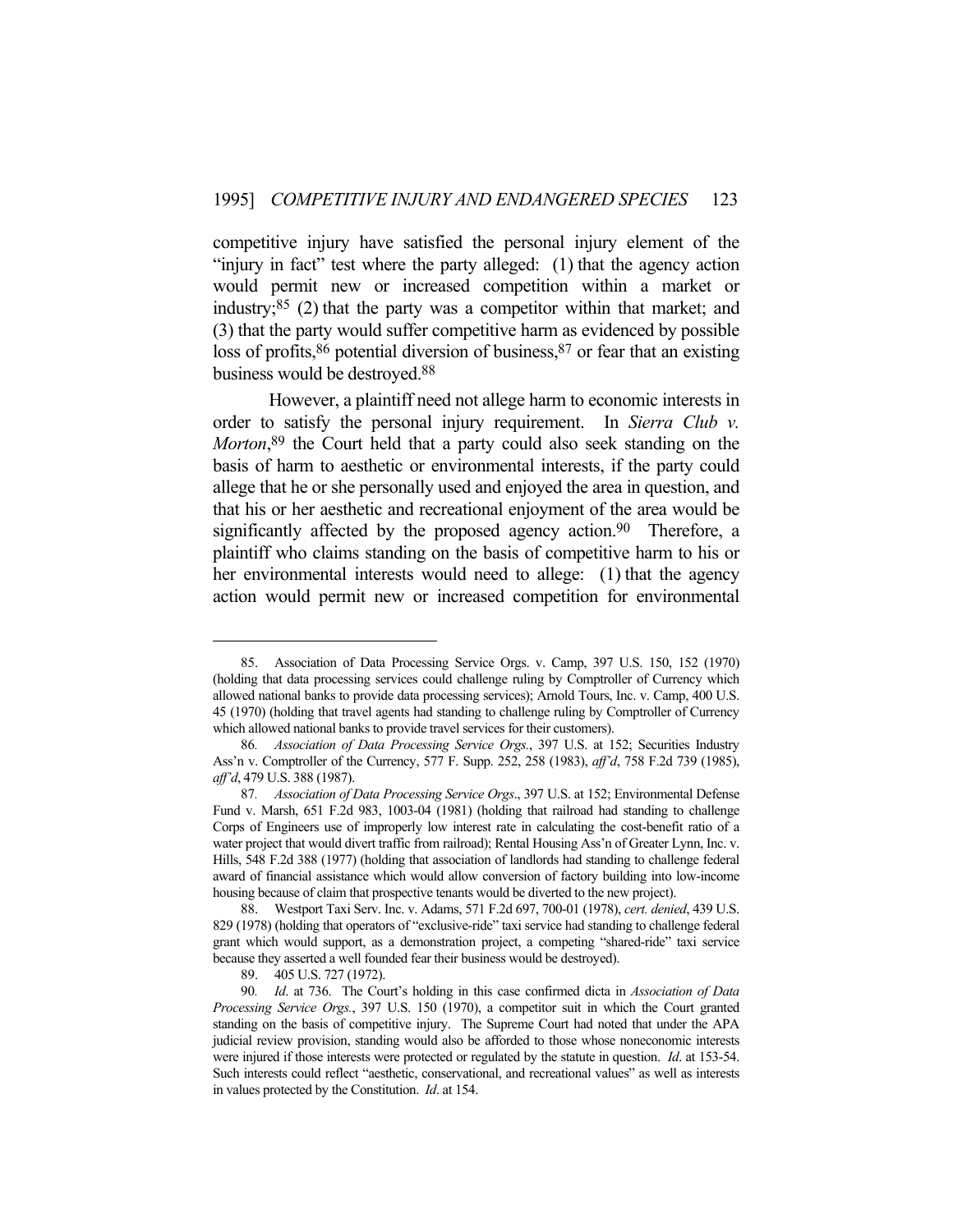resources within a market or industry;<sup>91</sup> (2) that he or she was a competitor within that market and had "direct contact with the environmental subject matter threatened by an adverse decision;"92 and (3) that he or she would suffer competitive harm as evidenced by a diminishment in his or her use or enjoyment of the environmental resource in question.

# 2. The Causation and Redressability Requirements

Similar to the personal injury "imminence" requirement, where standing is based on competitive injury and the party alleging standing is an actual competitor within the relevant market, questions of causation and redressability rarely arise. First, an agency action which permits new or increased competition obviously is the cause of any threatened competitive injury which might result from disruption of the existing competitive relationships. Second, if the competition cannot occur without the proposed agency action, such injury will obviously be redressed if a successful challenge results in the action's invalidation. In fact, when a party alleges competitive injury, the Article III injury requirement may not even be called into question.<sup>93</sup>

 Diminished redressability and imminence requirements are also supported by the Court's analysis of procedural injury as a basis for standing. The Court has held that a plaintiff can assert procedural injury by alleging that agency procedures are designed to protect some threatened concrete interest which forms the ultimate basis of the plaintiff's standing.94 Successful assertion of procedural injury entitles a plaintiff to standing without the need to meet normal standards of redressability and immediacy.95 The reason underlying the liberal grant of standing for procedural interests is that a procedural right is granted in

 <sup>91.</sup> *Association of Data Processing Service Orgs.*, 397 U.S. at 152; *Arnold Tours, Inc.*, 400 U.S. at 45.

 <sup>92.</sup> Idaho Farm Bureau Federation v. Babbit, 58 F.3d 1392, 1398 (9th Cir. 1995).

 <sup>93.</sup> First Nat'l Bank & Trust Co. v. Nat'l Credit Union; 988 F.2d 1272, 1275 (D.C. Cir. 1993) (Article III injury requirement not in question when appellant suffers competitive injury); *see also* Clarke v. Securities Industry Ass'n, 479 U.S. 388, 396-97 (1987), in which the issue was the standing of a trade association representing securities brokers, dealers and underwriters to challenge the Comptroller of the Currency's approval of applications for national banks to establish discount brokerage offices. In the lower court, the Comptroller had unsuccessfully argued that the trade association could show no injury; at the Supreme Court level the Comptroller simply abandoned the argument. *Id*. at 393 n.5.

 <sup>94.</sup> *Defenders of Wildlife*, 112 S. Ct. at 2143 n.8.

<sup>95</sup>*. Id*. at 2142 n.7.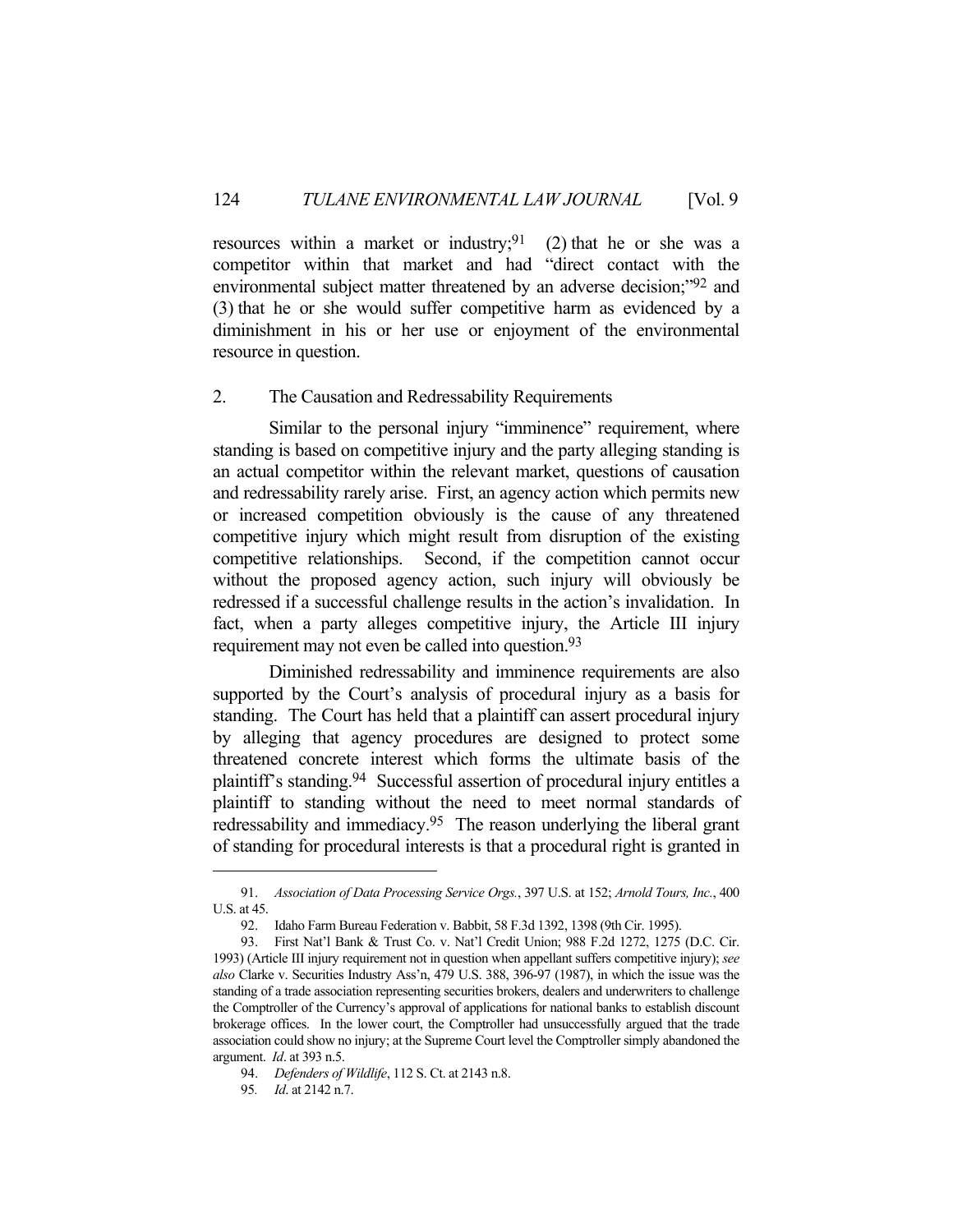order to create pressures that Congress has deemed important to effective regulation and not to yield a particular outcome.96

 Claims of competitive injury will also often qualify as claims of procedural injury under circumstances where the plaintiff seeks to enforce a statutory procedure which he asserts is designed to protect him from the competitive injury which forms the ultimate basis for his or her standing. Therefore, many competitor suits will also be procedural injury suits and qualify for the reduced redressability and immediacy requirements.

### *C. Competitor Standing and the Zone of Interests Test*

 The zone of interests test derives from the language in the APA judicial review provision requirement that a party must be aggrieved "within the meaning of the relevant statute."<sup>97</sup> The test is not an element of constitutional standing. Instead, it is generally considered to be a component of "prudential standing"98—a judicially self-imposed limit on the exercise of federal jurisdiction.99

 The test is relevant "only where the action under attack is that of a government agency."100 It is applied where Congress "fails to specify who may and who may not invoke the power of the courts."<sup>101</sup> The "essential inquiry" under the test is whether Congress intended for a particular class of plaintiffs to be relied upon to challenge agency disregard of the law.<sup>102</sup> In general, parties will satisfy this inquiry if: (1) they are among the class that the law regulates since those parties have "the incentive to guard against any administrative attempt to impose a greater burden than that contemplated by Congress";103 or (2) they are among the class "the agency was supposed to protect" since those parties will have "the incentive to ensure that the agency protects them to the full

 <sup>96.</sup> Pacific Northwest Generating Cooperative v. Brown, 38 F.3d 1058, 1065 (9th Cir. 1994) (citing Cass R. Sunstein, *What's Standing After Lujan? Of Citizen Suits, "Injuries," and Article III*, 91 MICH.L.REV. 163, 226 (1992)).

 <sup>97.</sup> *Association of Data Processing Service Orgs.*, 397 U.S. at 153 (quoting 5 U.S.C. § 702).

<sup>98</sup>*. Id*.

 <sup>99.</sup> *Allen*, 468 U.S. at 750-51.

 <sup>100. 2</sup> AM.JUR. 2d *Administrative Law* § 450 (1994).

 <sup>101.</sup> Hazardous Waste Treatment Council v. Thomas, 885 F.2d 918, 921-22 (D.C. Cir. 1989).

 <sup>102.</sup> *Securities Industry Ass'n*, 479 U.S. at 399.

<sup>103</sup>*. Hazardous Waste Treatment Council*, 885 F.2d at 922.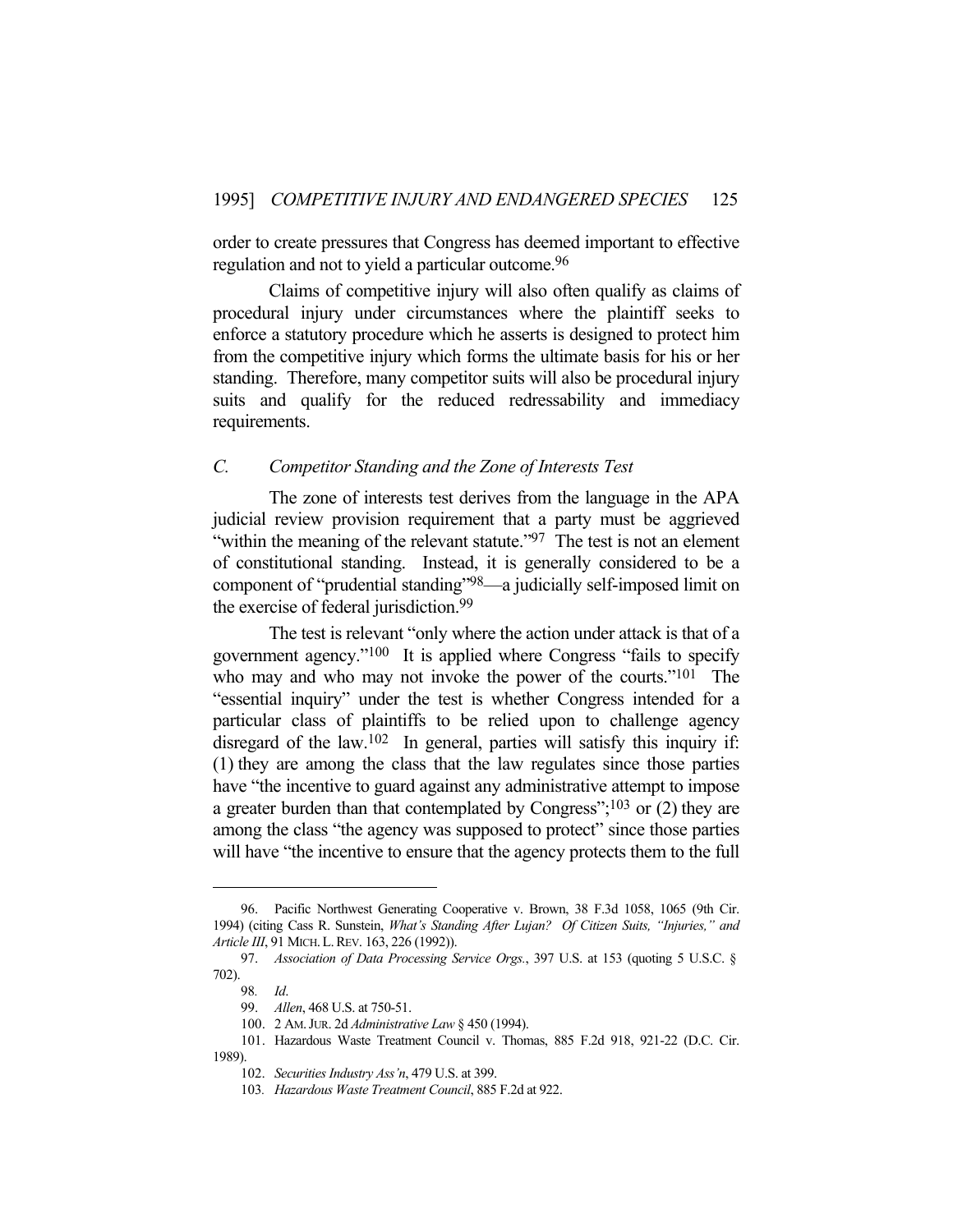extent intended by Congress."<sup>104</sup> A party is "protected" if Congress has either expressly or indirectly indicated that the party is an "intended beneficiary" of a statute, or if a party qualifies as a "suitable challenger" because his interests coincide with the interests protected.105 The Supreme Court has interpreted the "suitable challenger" requirement generously.106 It will deny a right of review only "if the plaintiff's interests are so marginally related to or inconsistent with the purposes implicit in the statute that it cannot reasonably be assumed that Congress intended to permit the suit."<sup>107</sup> Whether an act protects a particular interest can be determined from legislative history,  $108$  the policies underlying a statute,  $109$  as well as the text of the statute itself.

 Within the competitor suit context, the critical question answered by the zone of interests test is whether a plaintiff who has a competitive interest in confining a regulated entity within certain congressionally imposed limitations will be able to sue to prevent an agency from loosening those restrictions.

# *D. Application of the Zone of Interest Test in Claims Brought Under an Explicit Statutory Grant of Standing*

 Because the zone of interests test is not an element of constitutional standing, questions have arisen whether the test should be imposed when a plaintiff challenges agency action under a statute which contains an explicit standing provision, such as the citizen suit provision in the Endangered Species Act. There is a division between the circuits on this issue.110 Opponents of application of the zone of interest test can base their claims on language in Supreme Court cases which suggests that prudential standing requirements can be waived by express rights of

 <sup>104.</sup> *Id*.

<sup>105</sup>*. Id*.

 <sup>106.</sup> *Association of Data Processing Service Orgs.*, 397 U.S. at 156.

 <sup>107.</sup> *Securities Industry Ass'n*, 479 U.S. at 399.

<sup>108</sup>*. See Association of Data Processing Service Orgs.*, 397 U.S. at 155; *Air Courier Conf.*, 111 S. Ct. at 921.

<sup>109</sup>*. See Securities Industry Ass'n*, 479 U.S. at 403.

 <sup>110.</sup> Defenders of Wildlife v. Hodel, 851 F.2d 1035, 1039 (8th Cir. 1988) (rejecting application of test), *opinion after remand*, 911 F.2d 117 (8th Cir. 1990), *rev'd on other grounds sub nom., Defenders of Wildlife*, 112 S. Ct. at 2130; Pacific Northwest Generating Cooperative v. Brown, 38 F.3d 1058, 1065 (9th Cir. 1994) (requiring application of the test); Bennett v. Plenert, 63 F.3d 915, 919 (9th Cir. 1995) (requiring application of the test).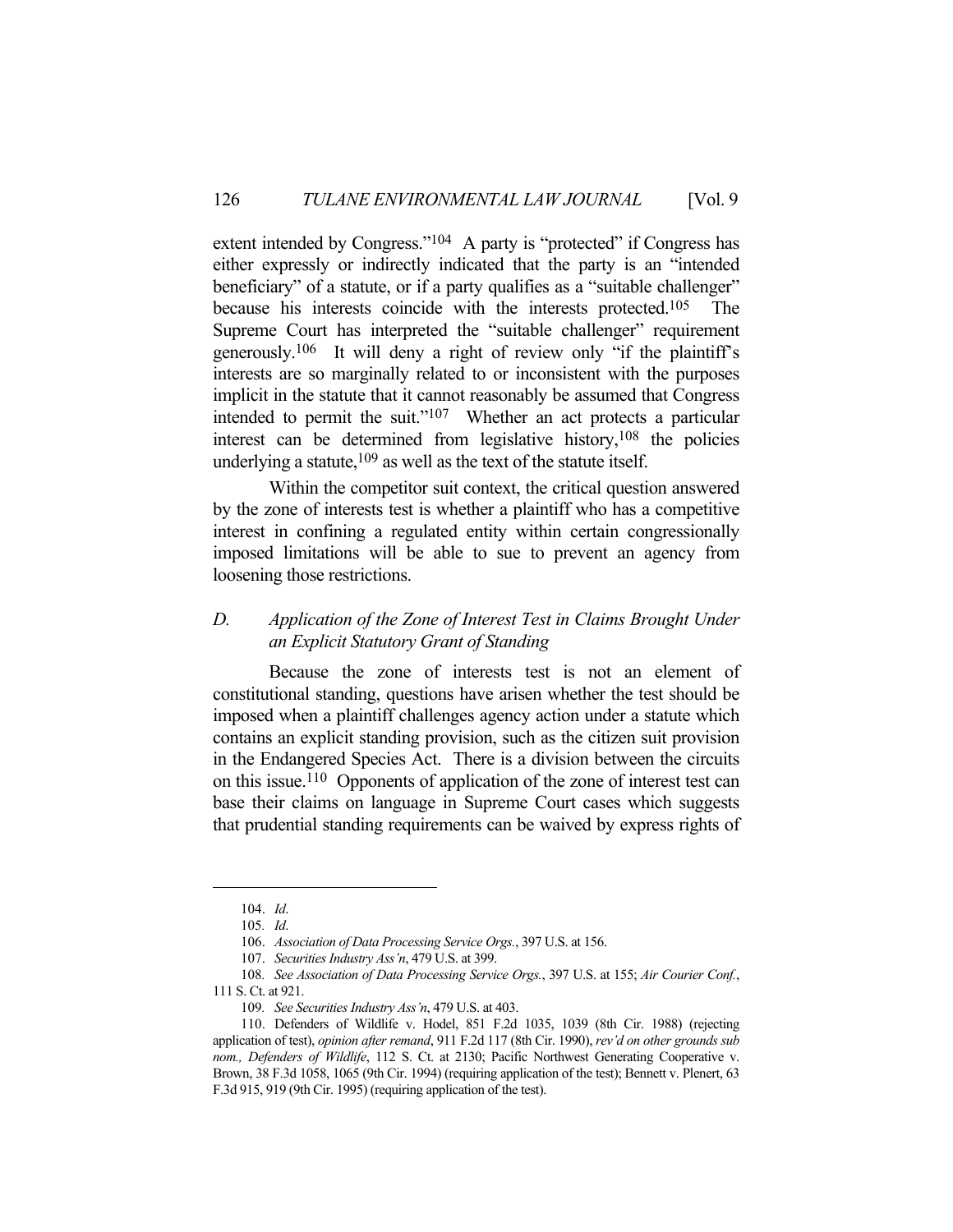action granted by Congress, $111$  and that the test is not one of universal application.112 Proponents of the test can cite language from Supreme Court cases that some form of zone test applies even in cases not brought under the APA.113

 In the competitor suit context, the rationale underlying the grant of standing on the basis of competitive injury strongly counsels that a zone of interests test should be applied. Since competitive injury is not a legally cognizable injury under the common law, a statutory basis for relief from competitive injury must be alleged.<sup>114</sup> Whether a statutory basis exists can only be determined by an inquiry into the interests protected or regulated by the statute.<sup>115</sup> The same rationale supports a zone of interests test when a plaintiff alleges competitive injury to a noneconomic environmental or aesthetic interest.

## VI. THE ENDANGERED SPECIES ACT AS A COMPETITION STATUTE

 The modern and historical approaches to competitor standing described above suggest that a plaintiff can assert standing on the basis of competitive injury if three requirements are met. First, the statutory provision relied upon by the plaintiff must reflect a congressional purpose to protect a competitive interest. Second, the plaintiff must allege a constitutionally sufficient injury as evidenced by: (1) disruption of current competitive relationships within a relevant geographic market; and (2) harm to the plaintiff's competitive position as a result of this disruption as evidenced by a potential for noneconomic or economic injury in the form of lost profits or loss of use or enjoyment of the resource. Third, the plaintiff's interests must fall within the zone of interests regulated or protected by the statute in question.

 This Section uses the above analysis to evaluate the Endangered Species Act as a form of competition statute which regulates competitive activity within the market for public lands. The Section begins by exploring the history and development of the public lands market. The Section then examines the Act's language, legislative history, and judicial interpretations in light of the law of competitor standing. The objective

<sup>111</sup>*. See, e.g., Warth*, 422 U.S. at 501; *Association of Data Processing Service Orgs.*, 397 U.S. at 154.

 <sup>112.</sup> *Securities Industry Ass'n*, 479 U.S. at 400 n.16.

<sup>113</sup>*. Id*.; *Bennett*, 63 F.3d at 917.

 <sup>114. 2</sup> AM.JUR. *Administrative Law* § 442 (1994).

<sup>115</sup>*. Id*.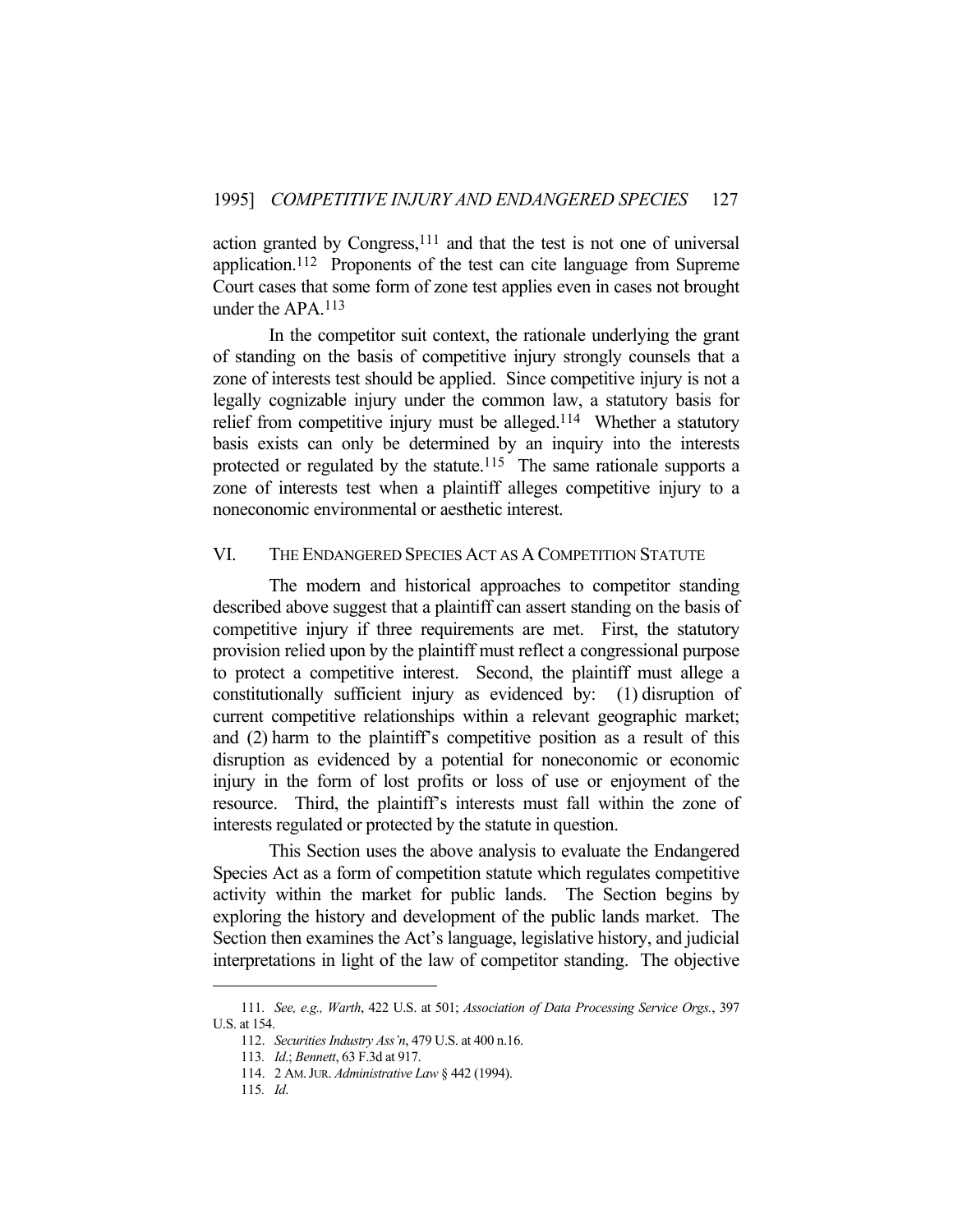of this examination is to determine underlying statutory purposes and to evaluate whether those purposes reflect a congressional intent to give certain plaintiffs the right to protect themselves from certain forms of harmful competitive injury within the public lands market.

#### *A. The Public Lands Market*

 A threshold question is whether the ESA regulates within a definable market. Such a market does exist and may be described as "the public lands market." This market involves competition between private interest groups for the right to use or enjoy a publicly owned natural resource. Such groups may seek to use and enjoy the resource for either economic or noneconomic purposes. Federally-created resource management agencies control this market through planning, permitting, and licensing decisions. Which interest groups can compete in this market, and the extent to which those groups can challenge resource management decisions adverse to their interests has been a gradually evolving process. This Section of the Comment examines the history and development of the public lands market by using the category of public lands known as national forests as an illustrative example.<sup>116</sup>

#### 1. The Organic Administration Act of 1897

 The Organic Administration Act of 1897117 created the United States Forest Service and established national forests as lands set aside for the purposes of timber production and watershed protection.<sup>118</sup> Legislative history clearly indicated this intent: "They are not parks set aside for nonuse, but have been established for economic reasons."119 The Forest Service followed this legislative mandate. For example, of the 4,555,000 acres of commercial forest land in the Tongass National Forest

 <sup>116.</sup> Although this section deals with the public lands market, identical issues arise in the competition for use of water resources. *See, e.g.,* Scenic Hudson Preservation Conf. v. Federal Power Commission, 354 F.2d 608 (1965). Navigable waters are not owned by the United States but have been statutorily placed under the federal government's regulatory control through the valid exercise of the commerce power by Congress. *See, e.g.,* Alabama Power Co. v. Gulf Power Co., 283 F. 606 (D.C. Ala. 1922) (regulation of navigable waters by Federal Power Commission in interest of developing water power); Environmental Defense Fund v. Froehlke, 473 F.2d 346 (1972) (regulation of navigable waters by United States Army Corps of Engineers in interest of flood control and drainage).

 <sup>117.</sup> Ch. 2, § 1, 30 Stat. 34 (1897).

 <sup>118.</sup> United States v. New Mexico, 438 U.S. 696, 707 (1978).

<sup>119</sup>*. Id*. at 708 (citing 30 CONG.REC. 966 (1897)).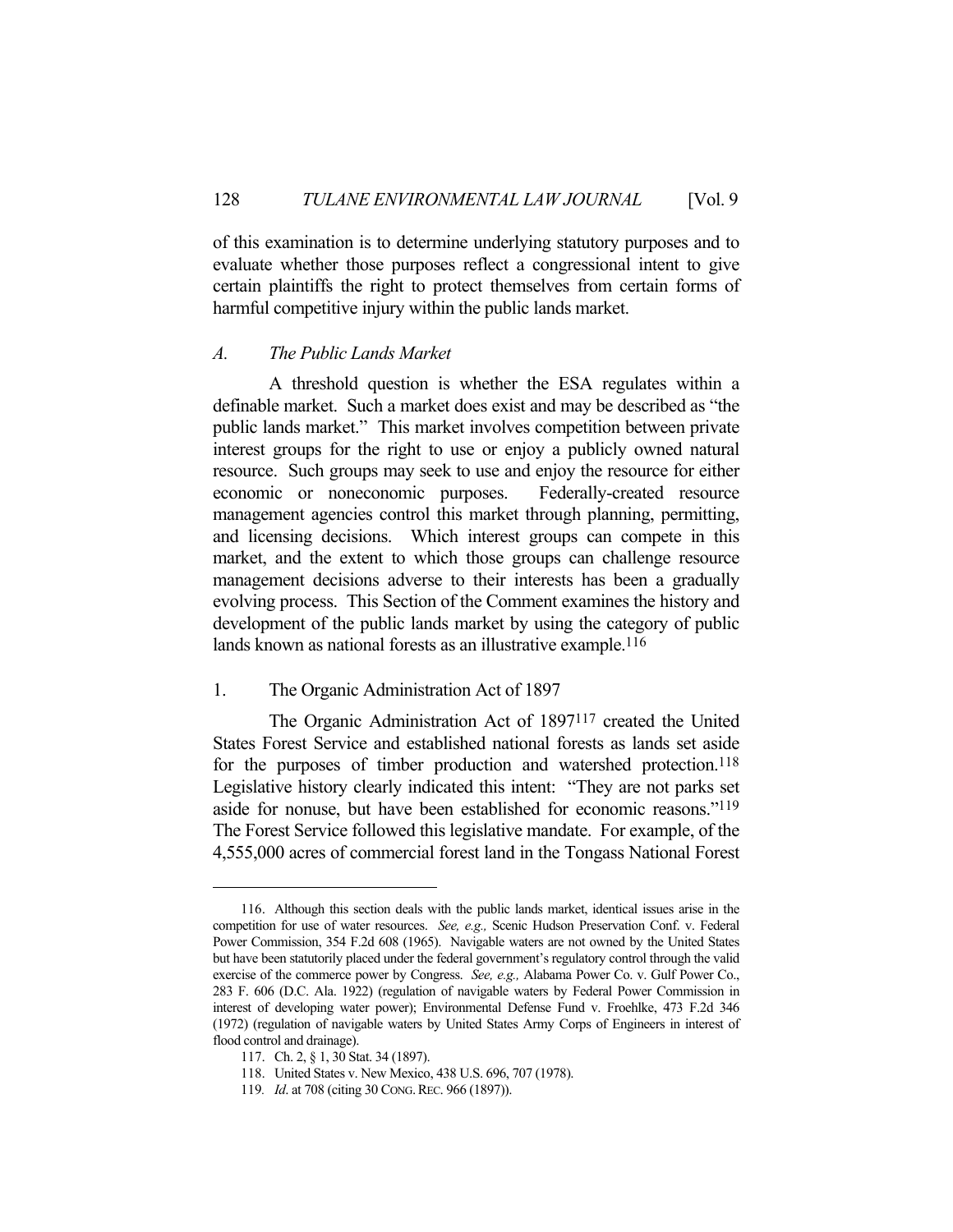in Alaska, only 6/10 of 1% were reserved from logging as of 1958.120 As a consequence of this statutory mandate, parties asserting that national forest lands should also be managed for recreation or conservation lacked a statutory basis for their claims.

#### 2. The Multiple-Use Sustained-Yield Act of 1960

 In response to demands by the public that national forest lands be managed for other purposes,<sup>121</sup> Congress passed the Multiple-Use Sustained-Yield Act<sup>122</sup> (MUSY) in 1960. This Act statutorily established that national forests must be administered for five broad categories of uses: outdoor recreation, range, timber, watershed, and wildlife and fish purposes.<sup>123</sup> No one use was given statutory priority over another use, and the Secretary of Agriculture was required to consider all uses when making management decisions.124 Legislative history reveals that the legislative intent was to protect national forest resources from over-utilization as a result of economic or single-interest pressures.125 MUSY, however, posed no substantive limitations on agency discretion. Interest groups attempting to compete with the dominant timber industry for use of national forest lands found that MUSY's requirements were easily met, so long as the Forest Service could show that it had "considered" other uses in making its management decision the statutory mandate was satisfied.

 Nor did anything in MUSY prevent the Forest Service from continuing to practice "even-aged management," whereby the Forest Service allowed the clearcutting of national forests by timber interests.126 This practice was particularly disturbing to interests other than the timber industry since it destroyed the land for most other uses and particularly for use as wildlife habitat.127

 <sup>120.</sup> Sierra Club v. Hardin, 325 F. Supp. 99, 122 (1971).

 <sup>121.</sup> H.R. Rep. No. 1551, *reprinted in* 1960 U.S.C.C.A.N. 2377, 2380-81.

 <sup>122.</sup> Pub. L. No. 86-517, 74 Stat. 215 (1960) (codified as amended at 16 U.S.C. §§ 475-531

<sup>(1988)).</sup> 

<sup>123</sup>*. Id*. at § 475.

 <sup>124. 1960</sup> U.S.C.C.A.N. at 2382.

<sup>125</sup>*. Id.*

 <sup>126.</sup> Sierra Club v. Espy, 822 F. Supp. 356, 364 (1993).

<sup>127</sup>*. Id*. at 364-65.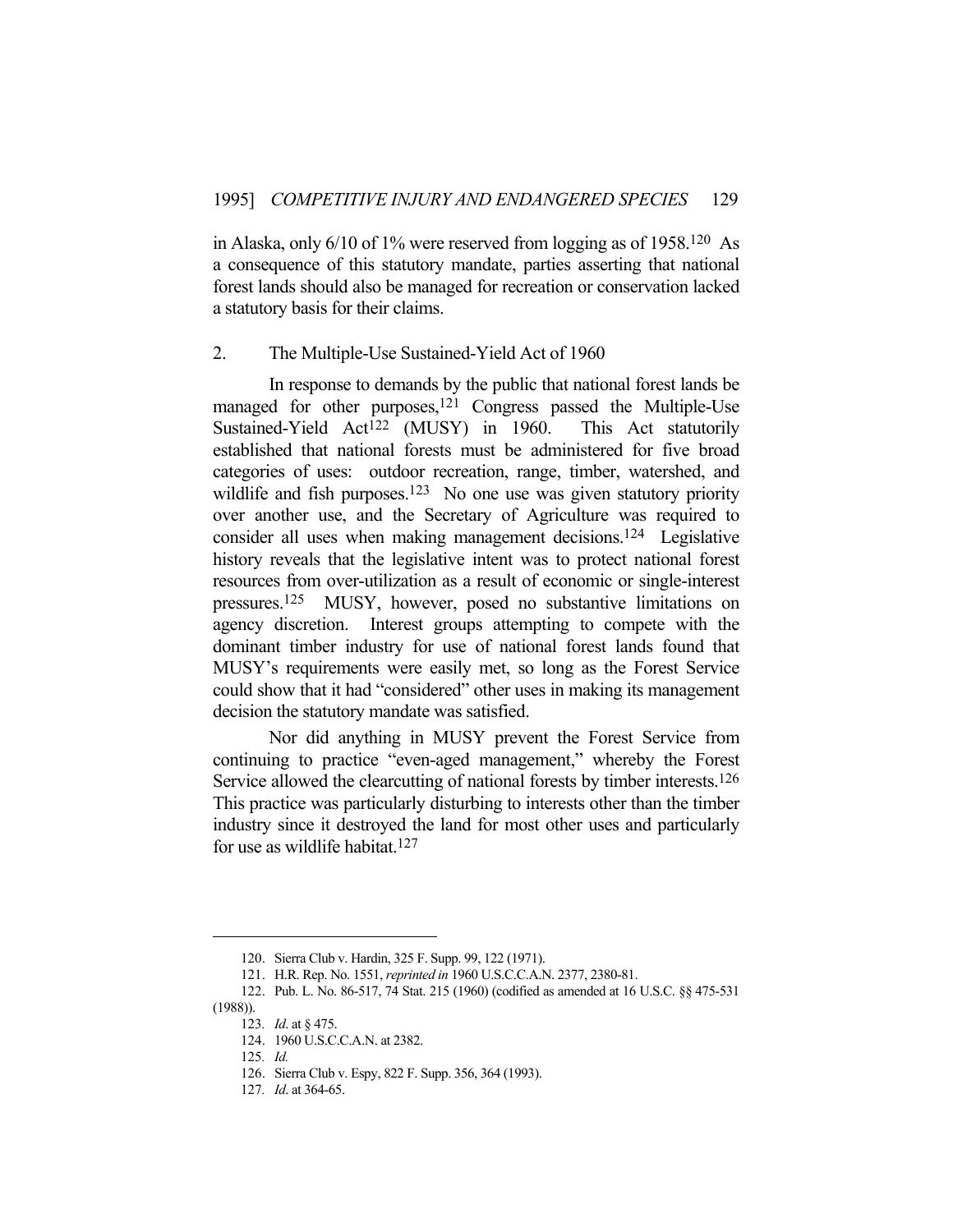#### 3. National Forest Management Act of 1976

 Public outcry over continuing abuses of managerial discretion led to further legislation.<sup>128</sup> Congress enacted the Forest and Rangeland Renewable Resources Planning Act<sup>129</sup> (FRRRPA) in 1974, which was amended by the National Forest Management Act130 (NFMA) in 1976. Provisions in these statutes have been judicially interpreted as imposing substantive "outer boundaries" on the Forest Service's discretion, in terms of forest management evaluations and agency practices.131 Specifically, NFMA imposed a substantive forest resource protection requirement.132 Under NFMA, the Forest Service must "insure" that clearcutting practices be used only when "consistent with the protection of soil, watershed, fish, wildlife, recreation, and aesthetic resources, and the regeneration of the timber resources."133

 As a result of NFMA, recreational or conservation interest groups seeking to compete with timber interest groups for use of national forests now have a statutory right to seek judicial review of management decisions which adversely affect their interests (usually under the APA judicial review provision). They are also able, at least in some measure, to assert substantive claims. However, NFMA did no more than require that the Forest Service "treat the natural resources of our national forests as controlling, co-equal factors in forest management."134 Neither NFMA nor similar statutes regulating management of other public lands resources135 required that the management agency give priority of one

<sup>128</sup>*. Id*.

 <sup>129.</sup> Pub. L. No. 93-378, 88 Stat. 476 (1974) (codified as amended at 16 U.S.C. §§ 1600-76 (1988)).

 <sup>130.</sup> Pub. L. No. 94-588, 90 Stat. 2949 (1976) (codified as amended at 16 U.S.C. §§ 1600-76 (1988)).

<sup>131</sup>*. Sierra Club*, 822 F. Supp. at 363.

 <sup>132. 16</sup> U.S.C. § 1640(g)(3)(F)(v).

 <sup>133.</sup> *Sierra Club*, 822 F. Supp. at 363-64.

<sup>134</sup>*. Id*. at 364.

 <sup>135.</sup> The National Environmental Policy Act of 1969 requires that any major federal proposal for action be accompanied by a consideration of its impacts on the environment. 42 U.S.C. §§ 4321-61. The Federal Land Policy and Management Act (FLPMA) of 1976 created a comprehensive land management statute for the 170,000,000 acres of public rangelands regulated by the Bureau of Land Management. 43 U.S.C. §§ 1701-1784 (1988); Natural Resources Defense Council Inc. v. Hodel, 618 F. Supp. 848, 848 (1985). Livestock grazing is authorized on 150,000,000 of those 170,000,000 acres. *Natural Resources Defense Council*, 618 F. Supp. at 848. FLPMA requires that public lands be managed in a manner that will "protect the quality of scientific, scenic, historical, ecological, environmental, air and atmospheric, water resources, and archeological values; that, where appropriate, will preserve and protect certain public lands in their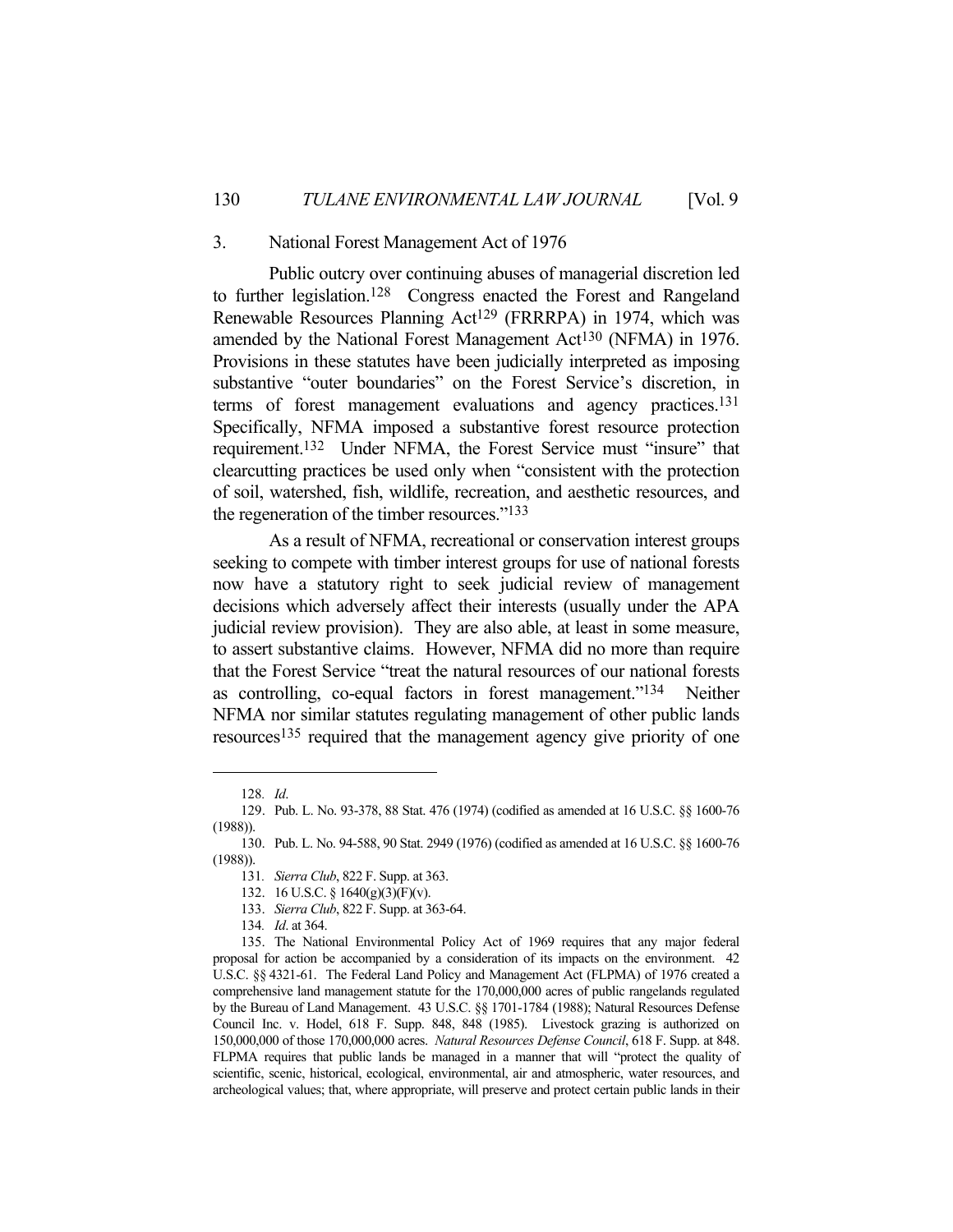interest over another, and, as late as 1987, it was still possible for the Forest Service to have one hundred percent of the timber base of a national forest (constituting 82% of the entire forest) under an "evenaged" management scheme.136

# *B. Regulation of Competition Within the Public Lands Market Under the Endangered Species Act*

 This Section examines the Act's language, legislative history, and it's judicial interpretation in light of the law of competitor standing in order to evaluate: (1) whether Congress intended to protect against competitive activity through provisions in the original Act and its subsequent amendments; (2) whether specific statutory provisions give certain plaintiffs the right to protect themselves from harmful competitive injury; and (3) the class of plaintiffs who can sue to require compliance with those provisions.

# 1. The Endangered Species Act of 1973

 The legislative scheme by which Congress provided for the conservation of endangered and threatened species is simple and clearcut. The Secretaries of Interior and Commerce were instructed<sup>137</sup> to compile lists<sup>138</sup> of plants and animals that qualified as endangered and threatened species<sup>139</sup> based upon the best scientific and commercial data available.140 Attainment of the status of a "listed species" entitled members of that species to special protections. The most important of those protections were: (1) a prohibition on the "taking"<sup>141</sup> of a listed species (defined very broadly as meaning to "harass, harm, pursue, hunt, shoot, wound, kill, trap, capture, or collect, or to attempt to engage in any

natural condition; that will provide food and habitat for fish and wildlife and domestic animals; and that will provide for outdoor recreation and human occupancy and use." 43 U.S.C.  $\S$  1701(a)(8). It also provided for judicial review of public land adjudication decisions. *Id.* at § 1701(a)(6). An excellent historical, legislative, and judicial history of the management of public rangelands may be found in *Natural Resources Defense Council.*, 618 F. Supp. at 848.

 <sup>136.</sup> *Sierra Club*, 822 F. Supp. at 364 (citing Sierra Club v. Lyng, 694 F. Supp. 1260, 1263 n.2 (E.D. Tex. 1988)).

 <sup>137.</sup> Pub. L. No. 93-205, § 4, 87 Stat. 884, 886-89, (1973) (codified as amended at 16 U.S.C. § 1533 (1988 & Supp. 1994)).

<sup>138</sup>*. Id*. at § (4)(c).

<sup>139</sup>*. Id*. at § 4(a).

<sup>140</sup>*. Id*. at § 4(b).

<sup>141</sup>*. Id*. at § 9(a)(1)(B).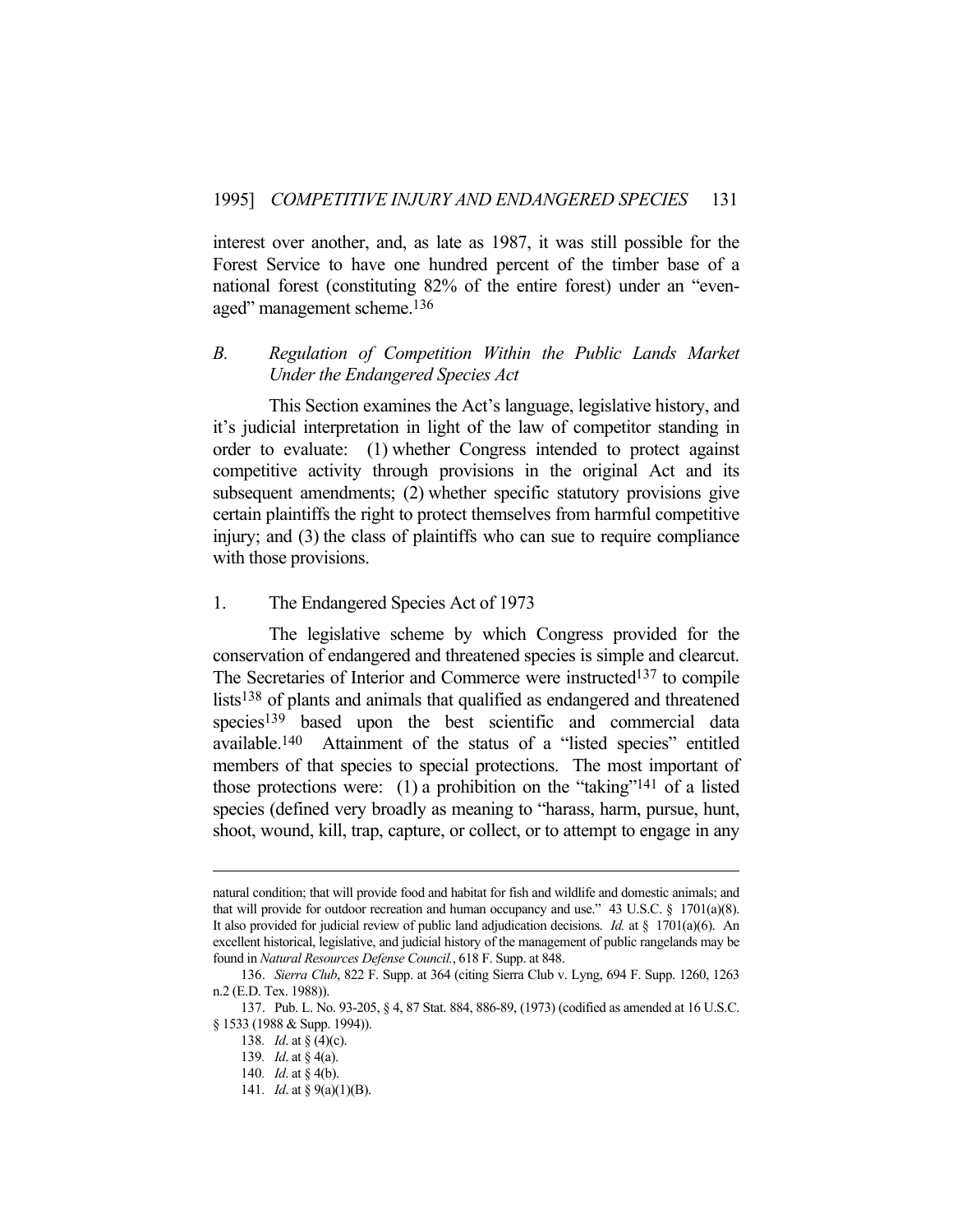such conduct")<sup>142</sup> under section 9 of the Act;<sup>143</sup> (2) a prohibition on violation of any regulation pertaining to listed species under section 9 of the Act<sup>144</sup>; and (3) the protections afforded by a duty of care imposed on federal agencies under section 7 of the Act.145 The duty imposed by section 7 was the Act's primary protection mechanism, and required federal agencies to "insure that actions authorized, funded, or carried out by them do not jeopardize the continued existence of such endangered or threatened species or result in destruction or modification of habitat of such species which is determined . . . to be critical."<sup>146</sup> These protections were qualified by only three limited exceptions: (1) a permit could be issued for the taking of listed species for scientific purposes or for propagation of the species in a controlled habitat; (2) a limited hardship exception could be granted to persons who had entered into contracts prior to the date a species was listed; and (3) an exception for Alaskan natives.147 Enforcement of statutory and regulatory protections was guaranteed by the citizen suit provision<sup>148</sup> which granted "any person:" (1) the right to enjoin violations of these statutory provisions and their implementing regulations committed by any person including federal agencies;<sup>149</sup> and  $(2)$  the right to compel the Secretary to apply the prohibitions of the Act.150

#### a. Statutory Purposes

 The congressional purposes underlying passage of the original Act in 1973 are articulated in section 2.151 First, Congress finds that animal and plant species labor under a competitive disadvantage in the competition for use of natural resources: "fish, wildlife, and plants in the

 <sup>142.</sup> Pub. L. No. 93-205, § 3(14), 87 Stat. 884, 886, (1973) (codified as amended at 16 U.S.C. § 1532 (1988 & Supp. 1994)).

<sup>143</sup>*. Id*. at § 9(a)(1)(B).

<sup>144</sup>*. Id*. at § 9(a)(1)(G).

 <sup>145.</sup> Pub. L. No. 93-205, § 7, 87 Stat. 884, 892, (1973) (codified as amended at 16 U.S.C. § 1536 (1988 & Supp. 1994)).

<sup>146</sup>*. Id*. at § 7.

 <sup>147.</sup> Pub. L. No. 93-205, § 10, 87 Stat. 884, 896-97, (1973) (codified as amended at 16 U.S.C. § 1539 (1988 & Supp. 1994)).

 <sup>148.</sup> Pub. L. No. 93-205, § 11(g), 87 Stat. 884, 900-901, (1973) (codified as amended at 16 U.S.C. § 1540(g) (1988 & Supp. 1994)).

<sup>149</sup>*. Id*. at § 11(g)(1)(A).

<sup>150</sup>*. Id*. at § 11(g)(1)(B).

 <sup>151.</sup> Pub. L. No. 93-205, § 2, 87 Stat. 884, 884-85, (1973) (codified as amended at 16 U.S.C. § 1531 (1988 & Supp. 1994)).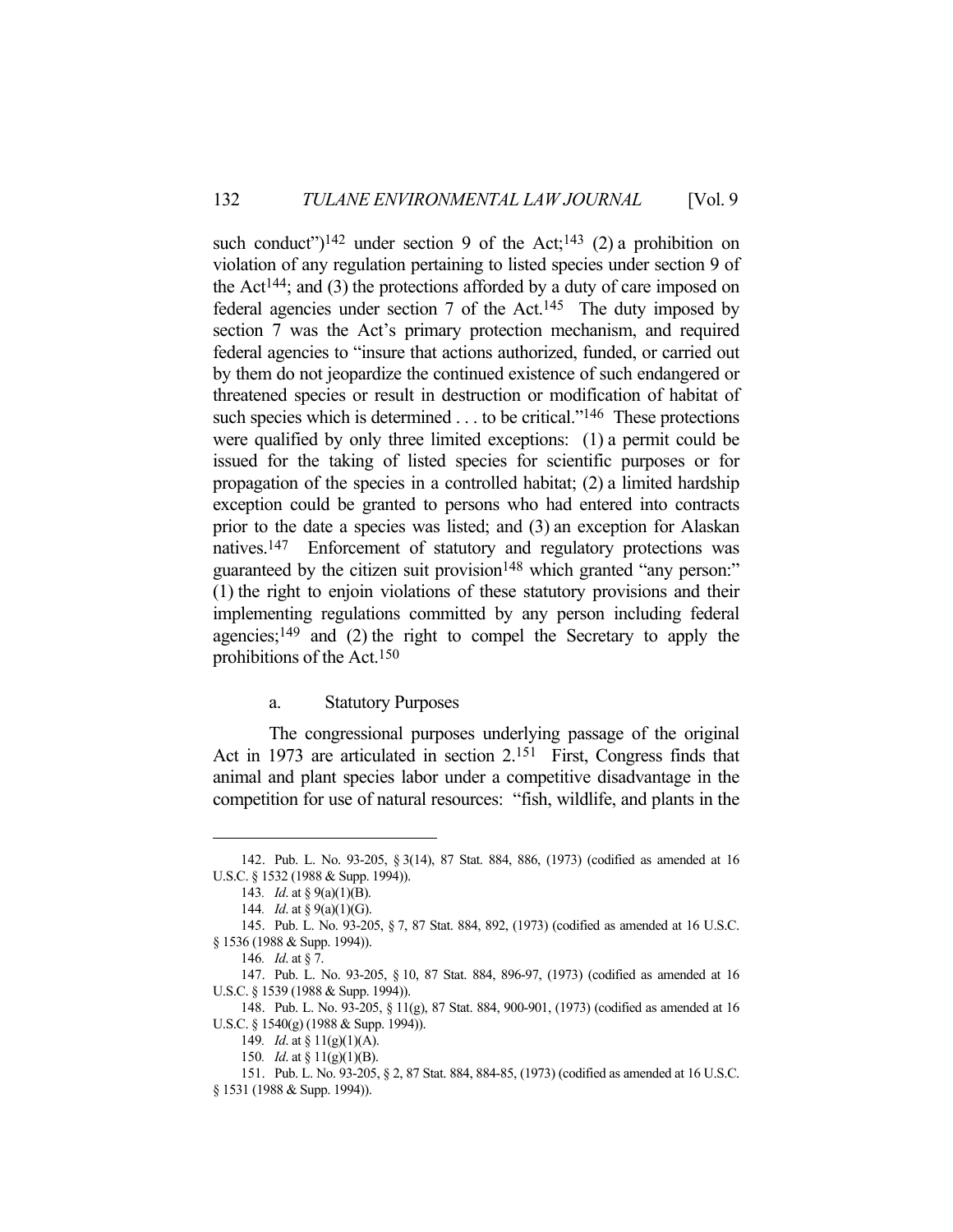United States have been rendered extinct as a consequence of economic growth and development untempered by adequate concern and conservation."152 Second, Congress finds that endangered or threatened animal and plant species are a matter of public interest and concern: "these species of fish, wildlife, and plants are of esthetic, ecological, educational, historical, recreational, and scientific value to the Nation and its people."153 Third, Congress states that the purposes of the Act are: (1) to provide a *means* whereby ecosystems upon which endangered and threatened species may be conserved; and (2) to provide a *program* for the conservation of such endangered and threatened species.154 Fourth, as a matter of congressional policy, Congress places upon all federal agencies and departments a duty of care to protect endangered and threatened species: "[A]ll Federal departments and agencies shall seek to conserve endangered species and threatened species and shall utilize their authorities in furtherance of the purposes of this Act."155

 However, for purposes of construing the legislative intent underlying the enactment of section 7, the section which imposes the duty of care of federal management agencies, the most important language is the language which the Act did not contain. Earlier endangered species statutes had qualified this duty of care by stating that agencies needed to seek to conserve endangered species only "insofar as is practicable and consistent with the[ir] primary purpose."156 This language of discretion was omitted from the final version of the 1973 Act. The legislative history makes it clear that the omission was neither casual nor inadvertent. The House manager of the bill explained the bill's new mandatory requirement;

> [Section 7] substantially amplifie[s] the obligation of [federal agencies] to take steps within their power to carry out the purposes of this act. . . . The purposes of the bill included the conservation of the species and of the ecosystems upon which they depend, and every agency of government is committed to see that those purposes are carried out.... [T]he agencies of Government can no

<sup>152</sup>*. Id*. at § 2(a)(1).

<sup>153</sup>*. Id*. at 2(a)(3).

<sup>154</sup>*. Id*. at § (2)(b).

<sup>155</sup>*. Id*. at § 2(c).

 <sup>156.</sup> Endangered Species Act of 1966, § 1(b), 80 Stat. 926 (1966) (repealed).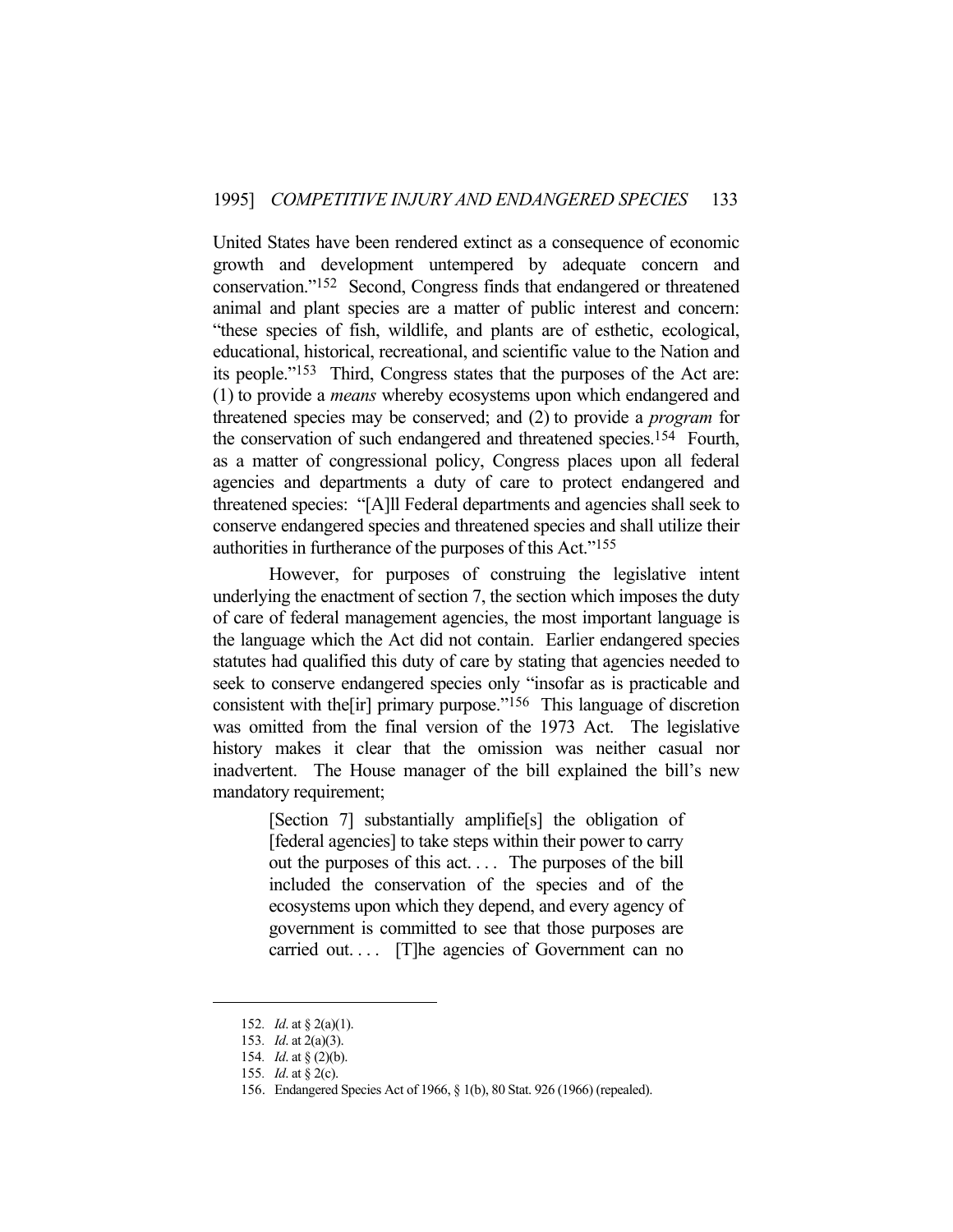longer plead that they can do nothing about it. They can, and they must. The law is clear.157

 Section 7 was judicially interpreted by the Court in *Tennessee Valley Authority v. Hill*. 158 The question before the Court was whether the Endangered Species Act of 1973 required a court to enjoin the operation of the virtually completed Tellico Dam, where the Secretary of Interior had determined that operation of the dam would eradicate the snail darter, an endangered species of fish.159 After examining the language, history, and structure of the legislation, the Court found that it revealed, "beyond doubt,"160 "an explicit congressional decision to require agencies to afford *first priority* to the declared national policy of saving endangered species."<sup>161</sup> Based on this finding, the Supreme Court held that the Endangered Species Act "reveals a conscious decision by Congress to give endangered species priority over the 'primary missions' of federal agencies."162 The continuing vitality of the statutory policy underlying the *Hill* decision was recently confirmed in *Babbitt v. Sweet Home Chapter of Communities for a Greater Oregon*. 163

 Given the explicit language of the statute, the legislative history, and judicial interpretations, it is clear that Congress's intent was to protect listed species by giving them a competitive advantage in the public lands market. The competitive advantage is established by removing a federal agency's discretionary power to favor competing interests in the public lands market, even where an agency's "primary mission" is involved.164 In essence, this advantage is analogous to the monopolistic grant of competitive advantage given holders of patents under the patent laws. Here, however, the public interest underlying the monopolistic grant is the public interest in protecting endangered and threatened species from competitive injury due to the species' inherent aesthetic, ecological, educational, historical, recreational, and scientific value to the Nation and its people. The Act also is analogous to anti-

 <sup>157. 119</sup> CONG.REC. 42913 (1973).

 <sup>158. 437</sup> U.S. 153 (1978).

<sup>159</sup>*. Id*. at 156.

<sup>160</sup>*. Id*. at 174.

<sup>161</sup>*. Id*. at 185 (emphasis added).

<sup>162</sup>*. Id*.

 <sup>163. 115</sup> S. Ct. at 2413.

<sup>164</sup>*. See Sierra Club*, 822 F. Supp. at 364 (describing the Endangered Species Act as setting "mandatory constraints on all land use decisions that might adversely affect the habitat of endangered species").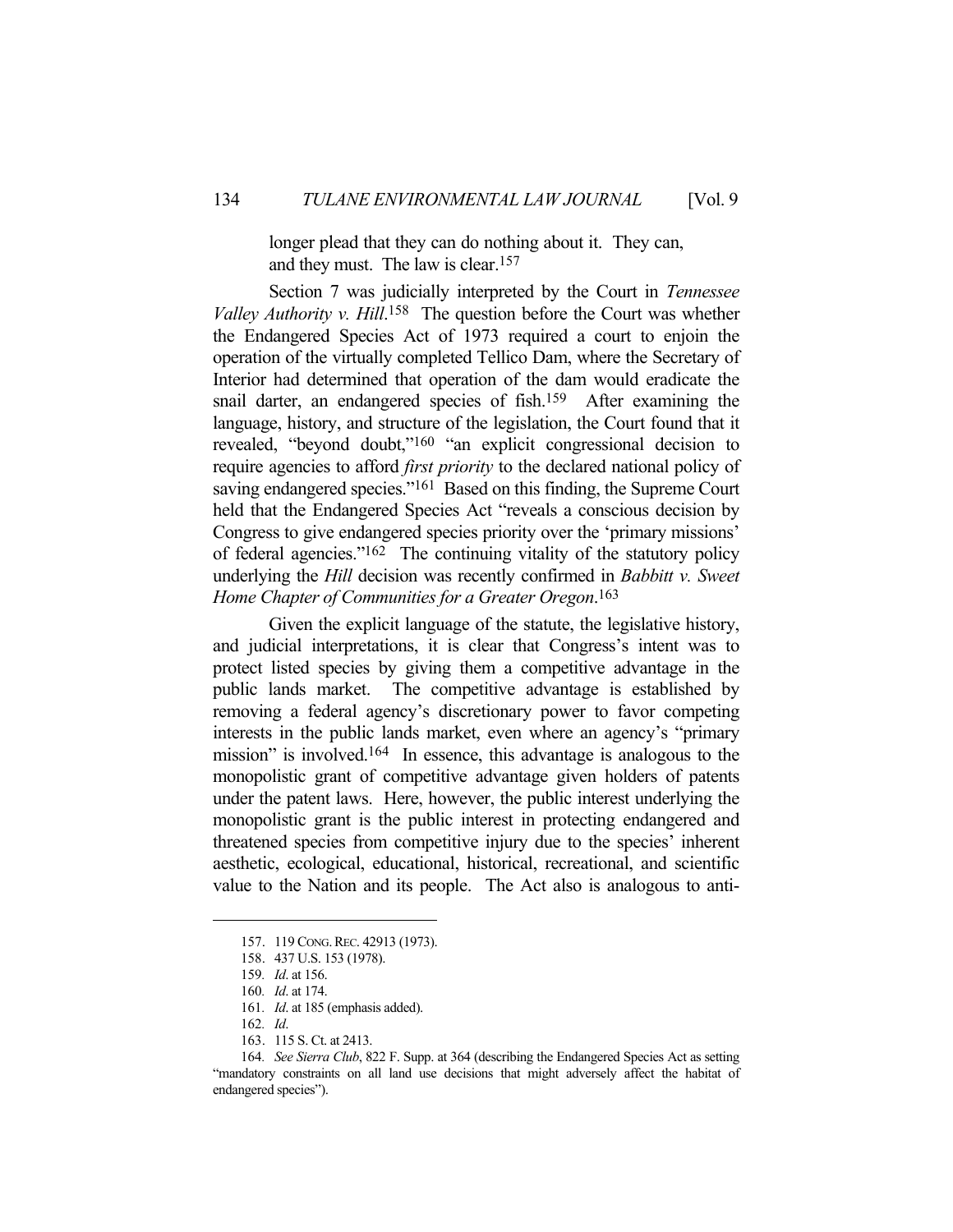competition statutes in that it regulates all competitive activity in the public lands market whenever endangered species are involved.

# b. Rights Created by Statute

 Following the reasoning of *Western Pacific California R.R. v. Southern Pacific*165 and *Hardin v. Kentucky Utilities Co.*, 166 since the primary objective of the Act in general, and section 7 in particular, is to protect listed species from competitive injury within the public lands market; the Act and section 7 should be interpreted as allowing qualified plaintiffs to challenge agency actions by asserting that the action threatens to diminish or eliminate the competitive advantage granted by statute. Examples of agency actions which would have the effect of diminishing or eliminating the competitive advantage would include the failure of the Secretary to properly designate a listed species, since the failure to list completely removes the ability of a species to compete effectively, and the failure of a federal agency to give listed species first priority when decisions regarding the use of public lands are involved.

#### c. Plaintiffs Who May Enforce Statutory Rights

 A plaintiff will be able to enforce these statutory rights if he or she has suffered a constitutionally sufficient injury and can meet the zone of interests test. A plaintiff should be found to have asserted a constitutionally sufficient injury if he or she alleges: (1) that the agency action would permit new or increased competition for the natural resources within the public lands market; (2) that he or she is a competitor within that market; and (3) that he or she would suffer competitive harm as evidenced by a diminishment in his or her ability to use or enjoy the public lands in question.

 Plaintiffs will be able to meet the zone of interests test only if their interests fall within the zone of interests protected by the Endangered Species Act. As the Act was originally enacted in 1973, it is clear that plaintiffs with an aesthetic, ecological, educational, historical, recreational, or scientific interest in the preservation of listed species, or their critical habitat, are protected under the Act as "intended beneficiaries." As such, they would have standing to enforce the

 <sup>165. 284</sup> U.S. 47 (1931).

 <sup>166. 390</sup> U.S. 1.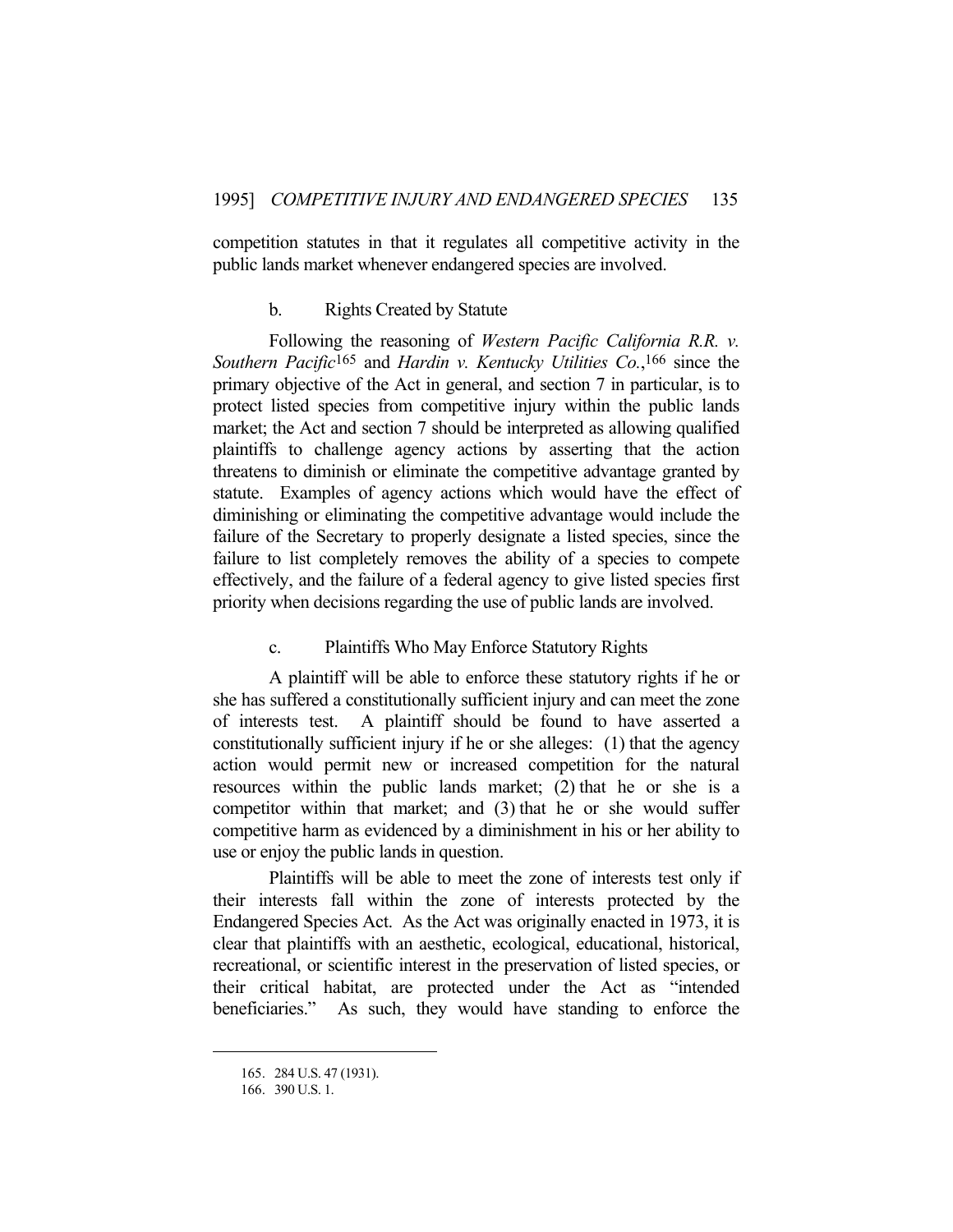provisions of the statute on the basis of competitive injury to those interests. However, suing on the basis of competitive injury to economic interests is problematic.

 Nothing in the Act or its legislative history indicates an intent to protect economic interests from competitive injury caused by competition with endangered species for the use of public lands. Therefore, such parties cannot claim to be "intended beneficiaries" under the Act and should be denied standing on that basis. However, a party claiming injury to economic interests could attempt to assert that he or she has standing on the basis that he or she is a "suitable challenger" because his or her interests coincide with the interests protected by the statute. In other words, he could claim standing on the basis that he has an economic interest in the preservation of the species.

#### 2. The Endangered Species Act Amendments of 1978 and 1979

 Following the Court's decision in *Tennessee Valley Authority v. Hill*, Congress substantially amended the Endangered Species Act in 1978.167 First, Congress added "exemption" provisions to deal with "unresolvable conflicts."<sup>168</sup> These provisions create an avenue for an agency to proceed with a project even when the Secretary had determined that the agency would violate its statutory duty by going forward.169 Under these provisions, a review board studies the data and prepares a report for the Endangered Species Committee which was composed of seven cabinet level officials.<sup>170</sup> Five votes were required to grant an exemption to the federal agency in question.<sup>171</sup> Second, section 7 was also amended to include "consultation" procedures.172 These procedures are designed to insure that a federal agency did not violate its duty by taking an action which would jeopardize the existence, or a species or result in destruction, or adverse modification of the species' critical

 <sup>167.</sup> Pub. L. No. 95-632, 92 Stat. 3751 (1978) (codified as amended at 16 U.S.C. §§ 1531-40 (1988 & Supp. 1994)).

 <sup>168.</sup> Pub. L. No. 95-632, § 3, 92 Stat. 3751, 3752 (1978) (codified as amended at 16 U.S.C. §§ 1531-40 (1988 & Supp. 1994)).

<sup>169</sup>*. Id*.

<sup>170</sup>*. Id*.

<sup>171</sup>*. Id*. Lastly, as a matter of historical interest, in the section of the amendments titled "Certain Antique Articles," Congress authorized an exemption which allowed the Tennessee Valley Authority to operate the Tellico Dam. Pub. L. No. 95-632, § 5, 92 Stat. 3751 (1978) (codified as amended at 16 U.S.C. § 1539 (1988 & Supp. 1994)).

<sup>172</sup>*. Id*. at § 3.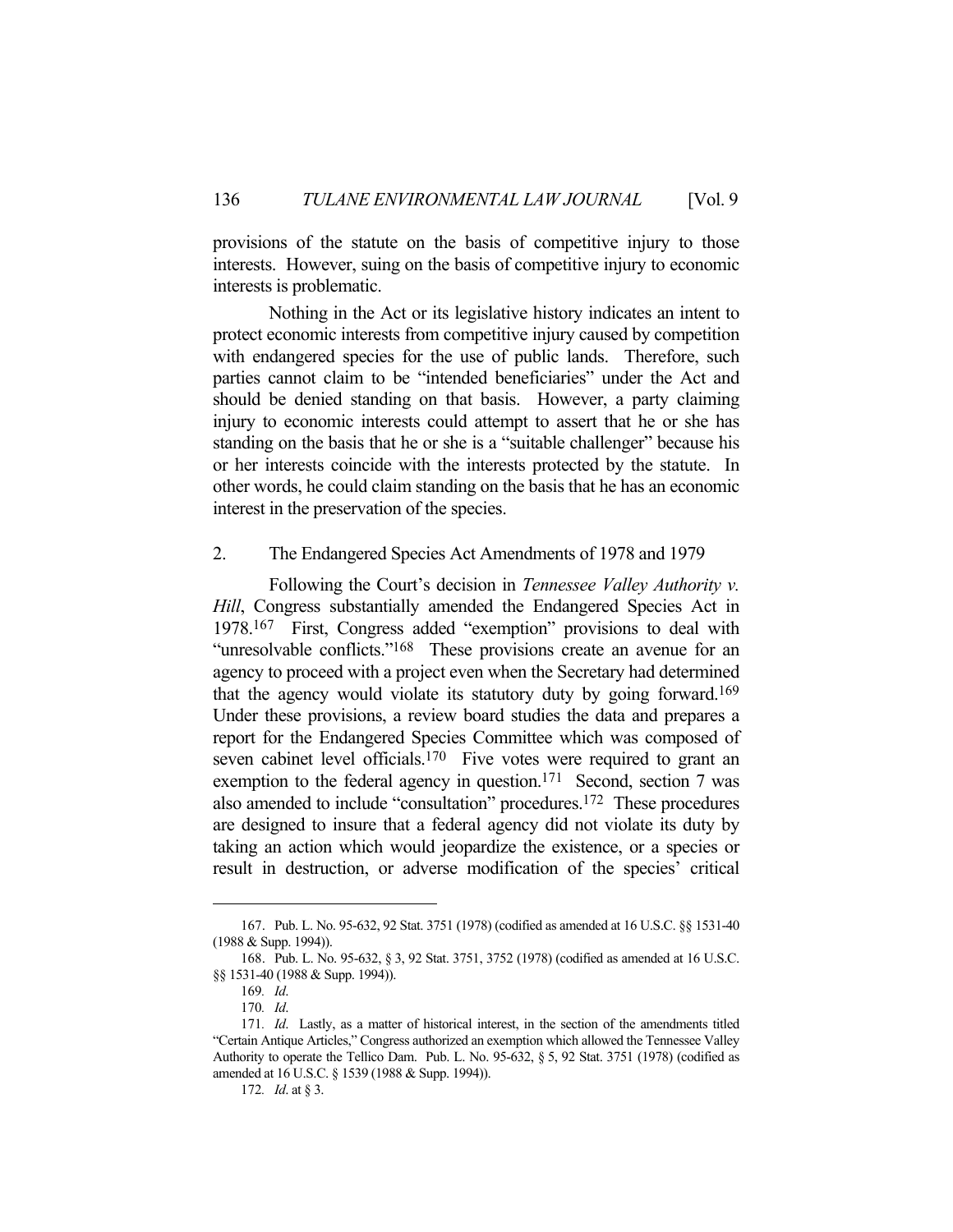habitat.<sup>173</sup> The consultation process begins when a development (action) agency is advised by a biological agency that a listed species resides in the area of an intended project.<sup>174</sup> Either the agency responsible for the project or the applicant for a federal permit or license then becomes responsible for preparation of a biological assessment.175 Based on this and other information, the Secretary issues a biological opinion as to whether or not a project would be likely to jeopardize a species or adversely modify its critical habitat.176 If the project would do so, the Secretary suggests reasonable and prudent alternatives to the project to avoid the threat.177 Third, Congress amended section 4 to include requirements for designation of critical habitat,<sup>178</sup> with a specific provision that required the Secretary to consider "the economic impact ... of specifying any particular area as critical habitat."<sup>179</sup> Finally in 1979, the language of section 7, was amended as follows:

> Each Federal Agency shall, in consultation with and with the assistance of the Secretary, insure that any action authorized, funded, or carried out by such agency (hereinafter in this section referred to as an "agency action") *is not likely* to jeopardize the continued existence of any endangered species or threatened species or result in the destruction or adverse modification of habitat of such species which is determined by the Secretary, after consultation as appropriate with affected States, to be critical, *unless such agency has been granted an exemption for such action by the Committee ....* In fulfilling the requirements of this paragraph each agency shall use the best scientific and commercial data available.180

<sup>173</sup>*. Id*.

 <sup>174.</sup> H.R. Rep. No. 563, 97th Cong., 2nd Sess. 10-11 (1982), *reprinted in* 1982 U.S.C.C.A.N. 2807, 2810.

<sup>175</sup>*. Id*.

<sup>176</sup>*. Id*.

<sup>177</sup>*. Id*.

 <sup>178.</sup> Pub. L. No. 95-632, § 11, 92 Stat. 3751, 3764-3766 (1978) (codified as amended at 16 U.S.C. §§ 1533 (1988 & Supp. 1994)).

<sup>179.</sup> Id. at § 11(7). The Secretary was also directed to develop and implement recovery plans designed to return endangered and threatened species to healthy population levels. *Id*. at § 11(5).

 <sup>180.</sup> Pub. L. No. 96-159, § 4, 93 Stat. 1225, 1226 (1979) (codified as amended at 16 U.S.C. § 1536 (1988 & Supp. 1994)) (emphasis added).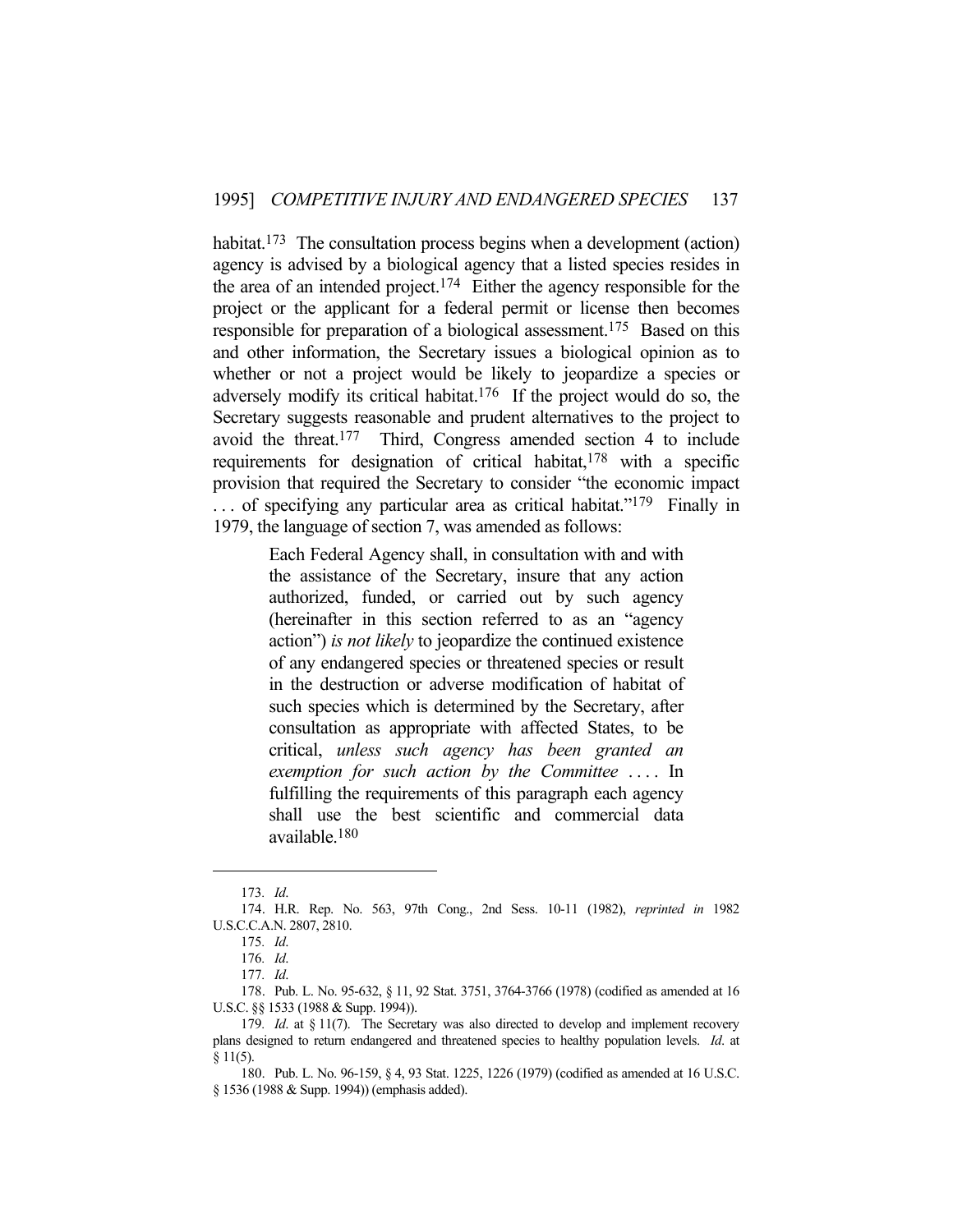### a. Statutory Purposes

 Legislative history indicates that the primary congressional purpose underlying these amendments was to introduce "some flexibility into the Act."181 In particular, this "flexibility" was to be accomplished through the exemption procedures whereby "[f]ederal agencies may be considered for an exemption from the Act's mandate that they not jeopardize the continued of any endangered species or adversely modify the critical habitat of such species."182 Furthermore, a balance between conservation and development interests during the exemption process was achieved by allowing the exemption committee to consider economic considerations when choosing between alternatives.183

 "Flexibility" was also increased by the amendments to section 4 which gave the Secretary the discretion to alter a critical habitat designation based upon the designation's economic impact.184 Legislative history indicates that this provision was triggered by the holding in *Tennessee Valley Authority v. Hill,* which stated that listed species must be given priority over primary missions of federal agencies.185 The purpose of the new provision was to ameliorate the effect of the Court's holding by giving the Secretary the power to balance conservation and development interests when making critical habitat designations.186 Specifically, the provision was intended to allow the Secretary to make critical habitat designations based upon whether "the economic benefits of excluding a portion of critical habitat outweigh the benefits of designating the area as part of critical habitat."187 Essentially, the amendments empowered the Secretary to exclude all or part of a biologically critical area on purely economic grounds.

 However, legislative history also indicates that Congress intended for the consultation process to remain a purely biological assessment.

 <sup>181.</sup> H.R. Rep. No. 1625, 95th Cong., 2nd Sess. 3 (1978), *reprinted in* 1978 U.S.C.C.A.N. 9453, 9453.

<sup>182</sup>*. Id*.

 <sup>183.</sup> H.R. Conf. Rep. No. 1804, 95th Cong., 2nd Sess. 20 (1978), *reprinted in* 1978 U.S.C.C.A.N. 9453, 9487.

 <sup>184.</sup> Pub. L. No. 95-632, § 11, 92 Stat. 3751, 3764-66 (1978) (codified as amended at 16 U.S.C. §§ 1533 (1988 & Supp. 1994)).

 <sup>185.</sup> H.R. Rep. No. 1625, 95th Cong., 2nd Sess. 7-11 (1978), *reprinted in* 1978 U.S.C.C.A.N. 9453, 9457-61.

 <sup>186.</sup> H.R. Rep. No. 1625, 95th Cong., 2nd Sess. 16 (1978), 16 (1978) *reprinted in* 1978 U.S.C.C.A.N. 9453, 9466.

<sup>187</sup>*. Id*.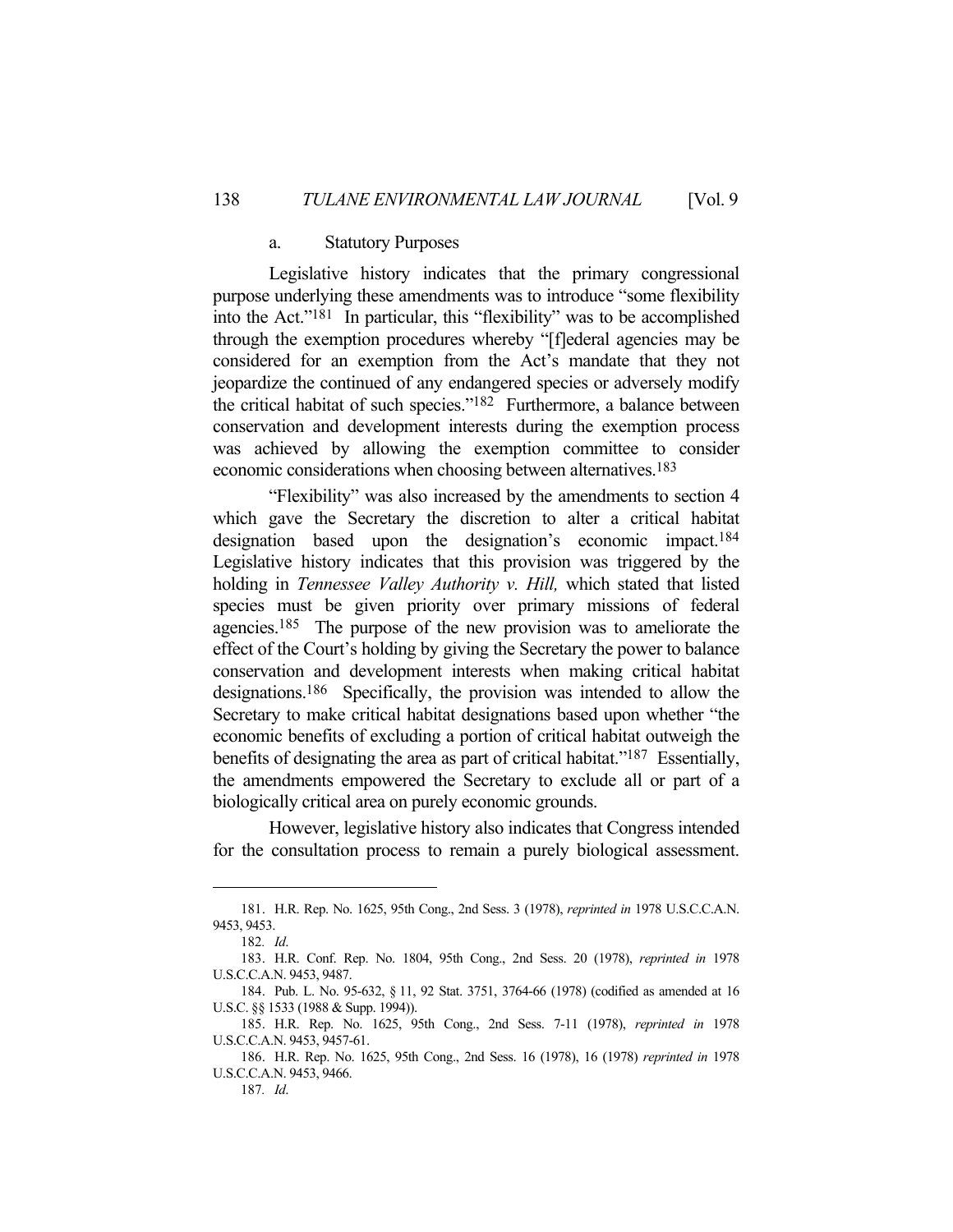The consultation procedures adopted by Congress simply restated the existing law regarding section 7.188 Under that law, the determination that a particular activity violates the mandate of section 7 "is made irrespective of the economic importance of the activity."189

### b. Rights Created by Statute

 Again applying the analysis of *Hardin v. Kentucky Utilities Co.*, 190 the amendments concerning the critical habitat designation process and the exemption process are clearly intended as competition, limiting provisions designed to protect competitors who have economic interests in using public lands. As such, these provisions should be interpreted as allowing qualified plaintiffs to challenge either critical habitat designations or the exemption process on the basis that the agency failed to properly consider economic impacts.

# c. Plaintiffs Who May Enforce Statutory Rights

 A plaintiff seeking to challenge either a critical habitat designation or an exemption process should be found to have asserted a constitutionally sufficient injury if he or she alleges: (1) that the agency action would permit new or increased competition within the relevant geographic public lands market;<sup>191</sup> (2) that he or she is a competitor within that market; and (3) that he or she would suffer competitive harm as evidenced by the possibility of future economic injury such as loss of profits or fear that an existing business will be destroyed.192 Such plaintiffs should have no difficulty in satisfying the zone of interests test

 <sup>188.</sup> H.R. Conf. Rep. No. 1804, 95th Cong., 2nd Sess. 18-19 (1978), *reprinted in* 1978 U.S.C.C.A.N. 9484, 9486.

 <sup>189.</sup> H.R. Rep. No. 1625, 95th Cong., 2nd Sess. 11 (1978), *reprinted in* 1978 U.S.C.C.A.N. 9453, 9461. Congress also noted that while an adverse biological opinion did not necessarily mandate any particular action by the acting agency, judicial decisions interpreting Section 7 indicated that the biological opinion would ordinarily be given great weight by the courts. *Id*. at 12. "Federal agencies proceeding with an action in the face of an adverse biological opinion will be doing so at their peril." *Id*.

 <sup>190. 390</sup> U.S. 1 (1968).

 <sup>191.</sup> *Association of Data Processing Service Orgs.*, 397 U.S. at 152; *Arnold Tours, Inc.* 400 U.S. at 45.

 <sup>192.</sup> Westport Taxi Serv. Inc. v. Adams, 571 F.2d 697, 700-01 (1978), *cert. denied*, 439 U.S. 829 (1978) (holding that operators of "exclusive-ride" taxi service had standing to challenge federal grant which would support, as a demonstration project, a competing "shared-ride" taxi service because they asserted a well founded fear their business would be destroyed).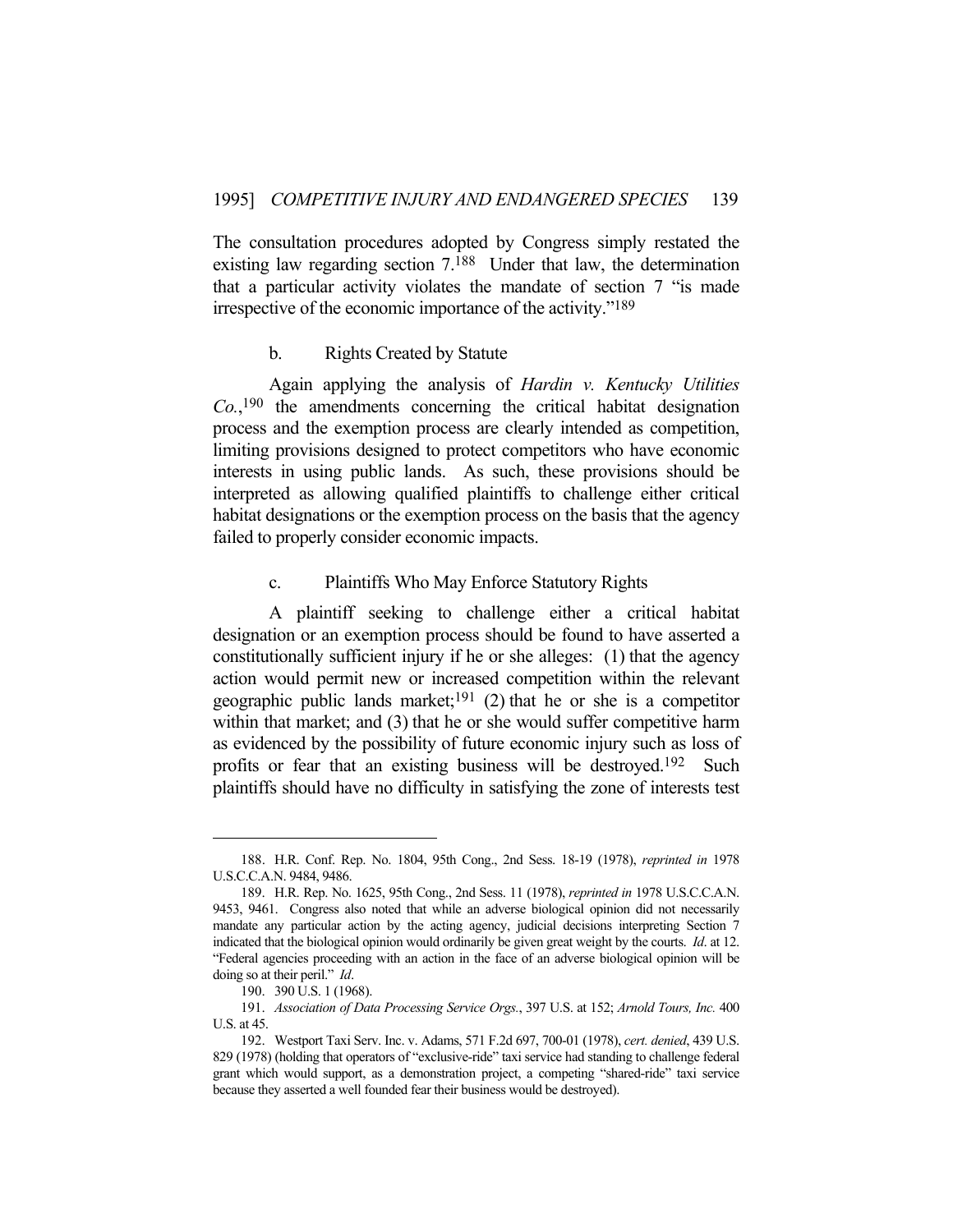because their interest in protecting themselves from competitive injury is explicitly protected under the new provisions of the Act.

 However, it should be noted that nothing in the amendments or the legislative history indicates that Congress intended for such plaintiffs to be able to challenge the consultation process on the basis of competitive injury to economic interests.

### 3. The Endangered Species Act Amendments of 1982

 Four years later193 the Act was amended again in response to environmental and industry concerns.194 First, section 4 was amended to require: (1) that determinations regarding listing or delisting of sections must be made "solely" on the basis of the best scientific and commercial data available; and (2) that action on listing and delisting proposals taken place within a certain time frame.<sup>195</sup> To promote enforcement of these provisions, the Secretary's duties were specifically made subject to judicial review to determine whether the Secretary's action was arbitrary or capricious in light of scientific and commercial evidence available.196 Furthermore, the citizen suit provision was amended to authorize private actions "against the Secretary where there is alleged a failure of the Secretary to perform any act or duty under section 4 which is not discretionary ...."<sup>197</sup> Second, amendments streamlined both the consultation and exemption procedures. One set of amendments provided for an early consultation during the planning stages of a process, which would signal to a prospective applicant whether a conflict was likely to occur.<sup>198</sup> Other amendments streamlined the exemption process by making it possible for applicants to enter the exemption process upon denial of a permit.199

 <sup>193.</sup> Pub. L. No. 97-304, 96 Stat. 1411 (1982) (codified as amended in 16 U.S.C. § 1533 (1988 & Supp. 1994)).

 <sup>194.</sup> H.R. Rep. No. 567, 97th Cong., 2nd Sess. 9 (1982), *reprinted in* 1982 U.S.C.C.A.N. 2807, 2809.

 <sup>195.</sup> Pub. L. No. 97-304, § 2, 96 Stat. 1411-1416 (1982) (codified as amended in 16 U.S.C. § 1533 (1988 & Supp. 1994)).

 <sup>196.</sup> *Id*.

 <sup>197.</sup> Pub. L. No. 97-304, § 7, 96 Stat. 1411, 1425 (1982) (codified as amended in 16 U.S.C. § 1540(g)(1)(C) (1988 & Supp. 1994)).

 <sup>198.</sup> Pub. L. No. 97-304, § 4, 96 Stat. 1411, 1417-20 (1982) (codified as amended in 16 U.S.C. § 1538 (1988 & Supp. 1994)).

<sup>199</sup>*. Id*.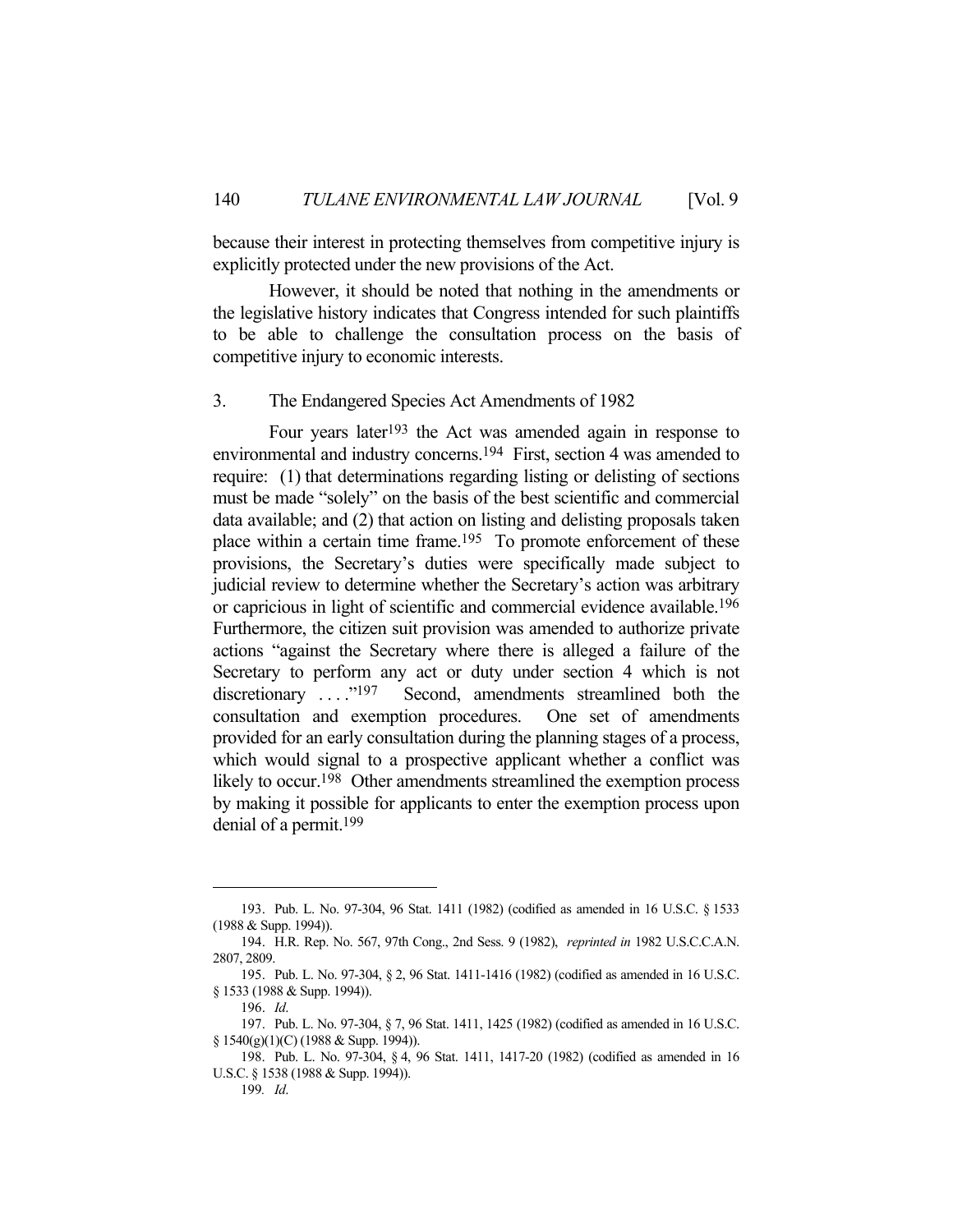### a. Statutory Purposes

 Legislative history indicates that Congress had two purposes in amending section 4. First, Congress intended to ensure that decisions in every phase of the listing or delisting would be based "solely" on biological and not economic criteria.<sup>200</sup> Congress specifically noted that "economic considerations have no relevance to determinations regarding the status of species."201 Second, Congress intended to ensure that prompt action would be taken to determine whether a species required protection.202 Furthermore, these amendments to section 4 were intended to replace the Secretary's prior discretionary authority with mandatory, nondiscretionary duties $203$  that could be enforced by private parties.

 Legislative history also indicates that the consultation procedures in section 7 came under strong attack from industry interests.204 Industry groups described the consultation procedures as "an obstacle to development."205 Industry spokesman urged that they should be given the opportunity to "pit the value of protecting a species against the cost of stopping development" during the consultation process, and that the decision whether or not to proceed should rest in the hands of the development agency and not the biological agency.<sup>206</sup> These arguments were unpersuasive. The committee made an affirmative decision "not to change" the substantive duty of section 7.207 Therefore, endangered species retain their competitive advantage within the public lands market whenever federal agency action is involved.

b. Rights Created by Statute

 Since Congress has specifically indicated that the Secretary's new mandatory listing duties are enforceable by private parties, qualified plaintiffs should have standing to sue on the basis that the Secretary has failed to comply with these procedural provisions.

 <sup>200.</sup> H.R. Con. Rep. No. 835, 97th Cong., 2nd Sess. 19 (1982), *reprinted in* 1982 U.S.C.C.A.N. 2807, 2860.

<sup>201</sup>*. Id*.

<sup>202</sup>*. Id*.

 <sup>203.</sup> H.R. Conf. Rep. No. 835, 97th Cong., 2nd Sess. 19 (1982), *reprinted in* 1982 U.S.C.C.A.N. 2860, 2860.

 <sup>204.</sup> H.R. Rep. No. 567, 97th Cong., 2nd Sess. 13 (1982), *reprinted in* 1982 U.S.C.C.A.N. 2807, 2813.

<sup>205</sup>*. Id*.

<sup>206</sup>*. Id*.

<sup>207</sup>*. Id*.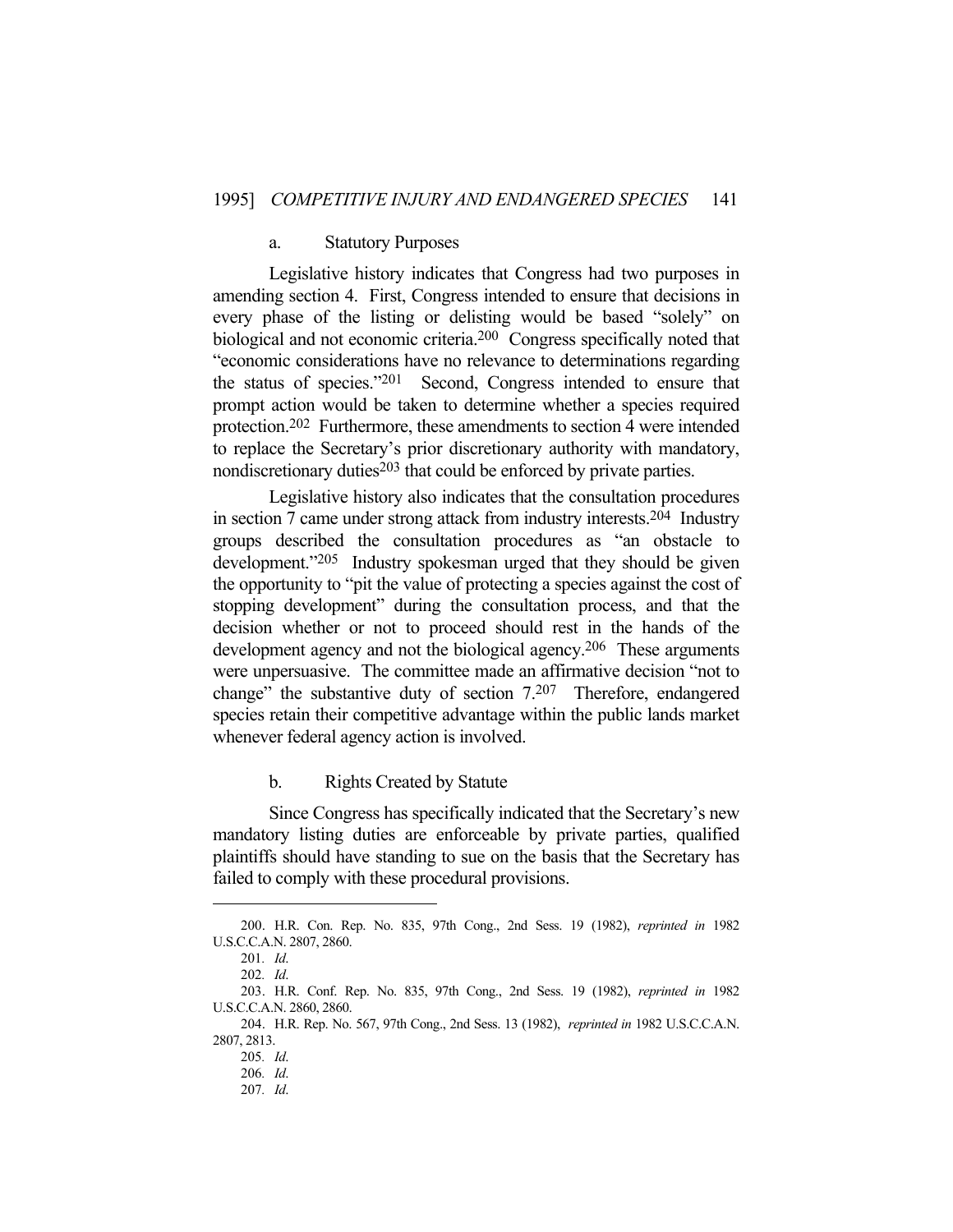### c. Plaintiffs Who May Enforce Statutory Rights

 Since Congress has clarified that listing and delisting determinations are to be based "solely" on biological criteria, and that economic considerations are irrelevant, plaintiffs claiming competitive injury to economic interests are not "intended beneficiaries" of the statutory provisions. Therefore, such plaintiffs should fail the zone of interests test unless they can show that they are suitable challengers on the basis that they have an economic interest in the preservation of the species.

# VII. COMMENTARY

 Increasingly, courts are encountering plaintiffs who claim that economic injury should confer standing to allege that the government has violated provisions of the Endangered Species Act. Courts have struggled with this politically charged issue and have reached profoundly divergent results.208 By suggesting that the Endangered Species Act is a "competition statute," and that the citizen suit provision confers standing on plaintiffs alleging competitive injury to economic and noneconomic interests, this author offers a principled and doctrinally sound means for reaching decisions in these cases.

 Summarizing the findings of this Comment's analysis, plaintiffs who qualify as "intended beneficiaries" or "suitable challengers" under the Act will have standing to enforce certain of the Act's provisions.

 Specifically, plaintiffs can qualify as "intended beneficiaries" of the Act if they have an aesthetic, ecological, educational, historical, recreational, or scientific interest in the preservation of listed species or their critical habitat. Those who qualify as "intended beneficiaries" should have standing to challenge any agency action which will harm the species or have the effect of destroying or diminishing the competitive advantage granted to listed species by virtue of the Act.

<sup>208.</sup> *Compare* Alabama-Tombigbee Coalition v. Fish and Wildlife Service, 1993 WL 646409 (N.D. Ala. 1993) (holding that plaintiffs had standing to challenge listing decision because "to limit standing to public interest groups who complain of the possible endangerment of a species, asserting an aesthetic, or a moral, or a scientific, or a philosophical interest, is both unfair and onesided, and invites disingenuous pleadings by parties who have legitimate interests of whatever kind") *with* Idaho Farm Bureau Federation, 1995 WL 548335 (D. Idaho 1995) (holding that plaintiffs asserting economic injury lacked standing to challenge listing decision because the plaintiff's economic interests were not protected by the Endangered Species Act because they had no genuine interest in protecting the species).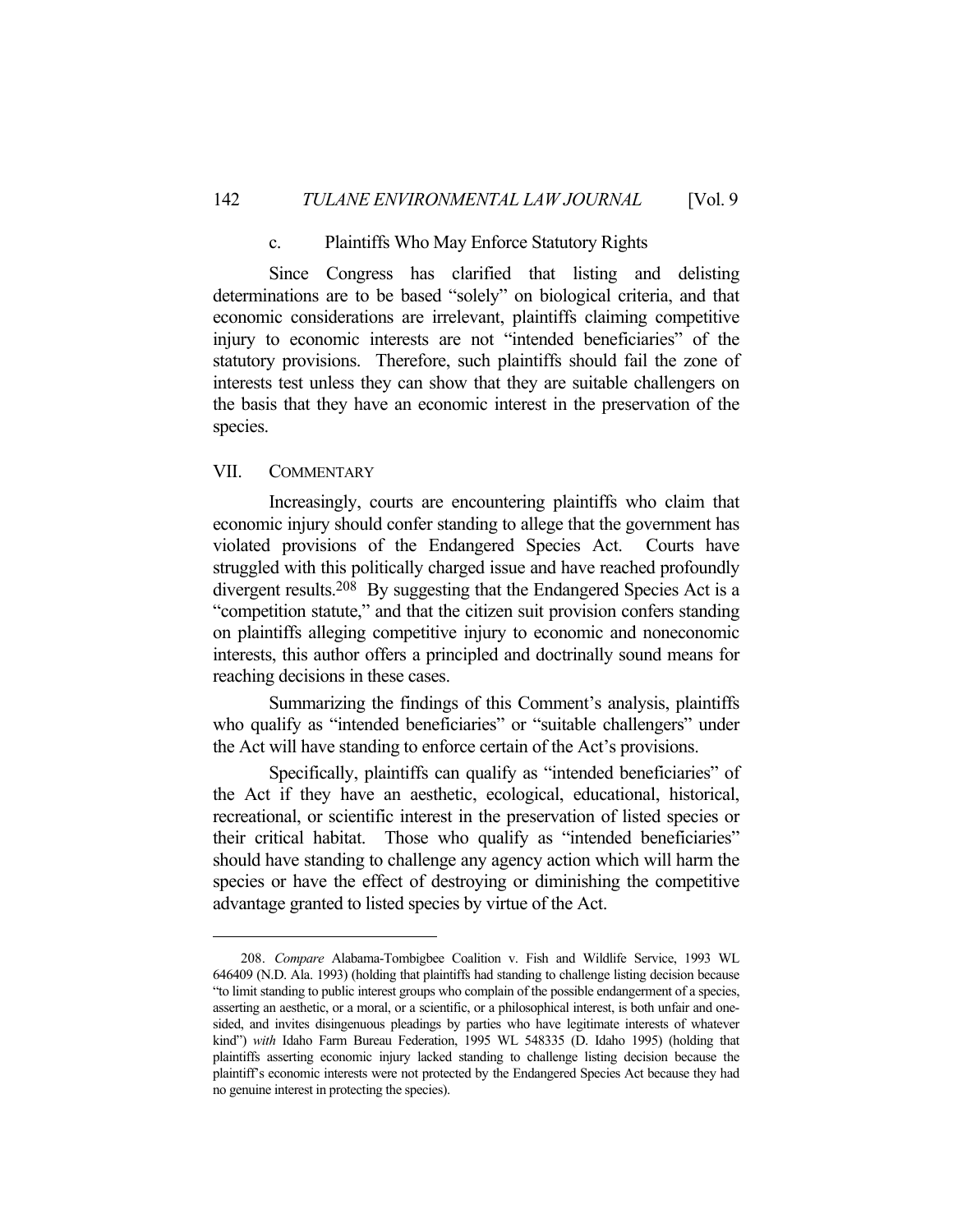Plaintiffs can qualify as "suitable challengers" under two circumstances. First, they may qualify if they can show that: (1) they have an economic interest in confining a listed species competitive advantage within congressionally imposed limitations; and (2) that they are challenging an agency's action under a provision of the Act which specifically protects the interests of economic competitors. The provisions which protect economic competitive interests are those regulating: (1) critical habitat designations; and (2) the exemption process. However, in critical habitat designation cases, this type of "suitable challenger" has standing only to challenge the Secretary's failure to "consider" economic impacts; he cannot challenge the Secretary's decision to include area within critical habitat even though the decision will result in severe economic impacts since that decision is committed to agency discretion by law.

 The second circumstance under which a plaintiff alleging competitive economic injury might be able to qualify as "suitable challenger" is if he or she: (1) alleges an economic interest in the preservation of the species; and (2) challenges an agency's action on the basis that it will harm the endangered species in question. This type of "suitable challenger" will have standing to attack any agency action which he alleges will harm the species; however, he or she will not have standing to complain about his or her economic injury because nothing in the Endangered Species Act or its legislative history indicates that Congress intended to confer a cause of action for that purpose.

 Acceptance of this analysis is supported by a number of considerations. First, and most importantly, it answers Justices Kennedy's and Souter's concern that the Act failed to identify the injury the Act sought to vindicate and failed to relate that injury to the class of persons entitled to bring suit. In fact, legislative history clearly indicates that Congress: (1) primarily sought to protect endangered species from competitive injury by allowing "intended beneficiaries" to challenge agency actions that would diminish the competitive advantage granted by the Act; and (2) secondarily sought to allow users of public lands with economic interests to protect those interests from competition with endangered species in certain narrowly defined circumstances. Second, a large and well-established body of case law governing competitor suits disputes already exists. This body of law provides a logical and reasonable framework for standing analyses in Endangered Species Act cases. Third, the analysis suggested by this comment requires courts to